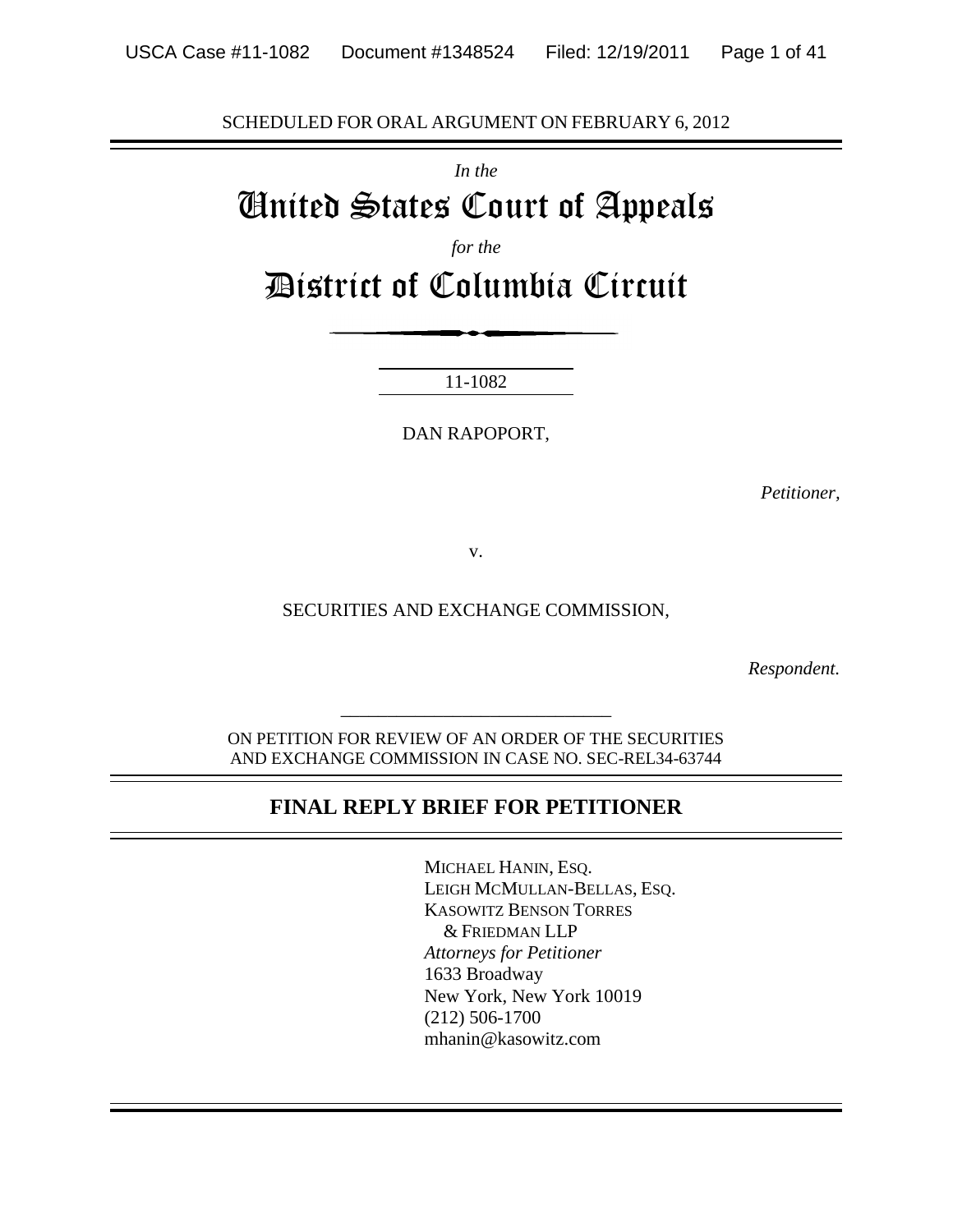# **TABLE OF CONTENTS**

# **Page(s)**

| $\mathbf{I}$ . |                                                            | The SEC Abused Its Discretion When It Rejected The Universally-                                                                     |  |  |
|----------------|------------------------------------------------------------|-------------------------------------------------------------------------------------------------------------------------------------|--|--|
| II.            | It Was Not "Harmless Error" For The SEC To Apply The Wrong |                                                                                                                                     |  |  |
|                | A.                                                         | Rapoport Demonstrated Far More Than The Requisite "Hint Of A                                                                        |  |  |
|                | <b>B.</b>                                                  | Setting Aside The Default Will Not Prejudice The Division13                                                                         |  |  |
|                | $\mathcal{C}$ .                                            | The Commission Erred In Its Consideration Of The "Willfulness"                                                                      |  |  |
| Ш.             |                                                            | The Commission Abused Its Discretion When It Recklessly Imposed<br>Sanctions On Rapoport That Are Not Supported By The Well-Pleaded |  |  |
|                | A <sub>1</sub>                                             | The Sanctions Attributable To 2003-2005 Must Be Eliminated 19                                                                       |  |  |
|                | <b>B.</b>                                                  | The "Second-Tier" Civil Penalties Against Rapoport Must Be                                                                          |  |  |
|                |                                                            |                                                                                                                                     |  |  |
|                |                                                            |                                                                                                                                     |  |  |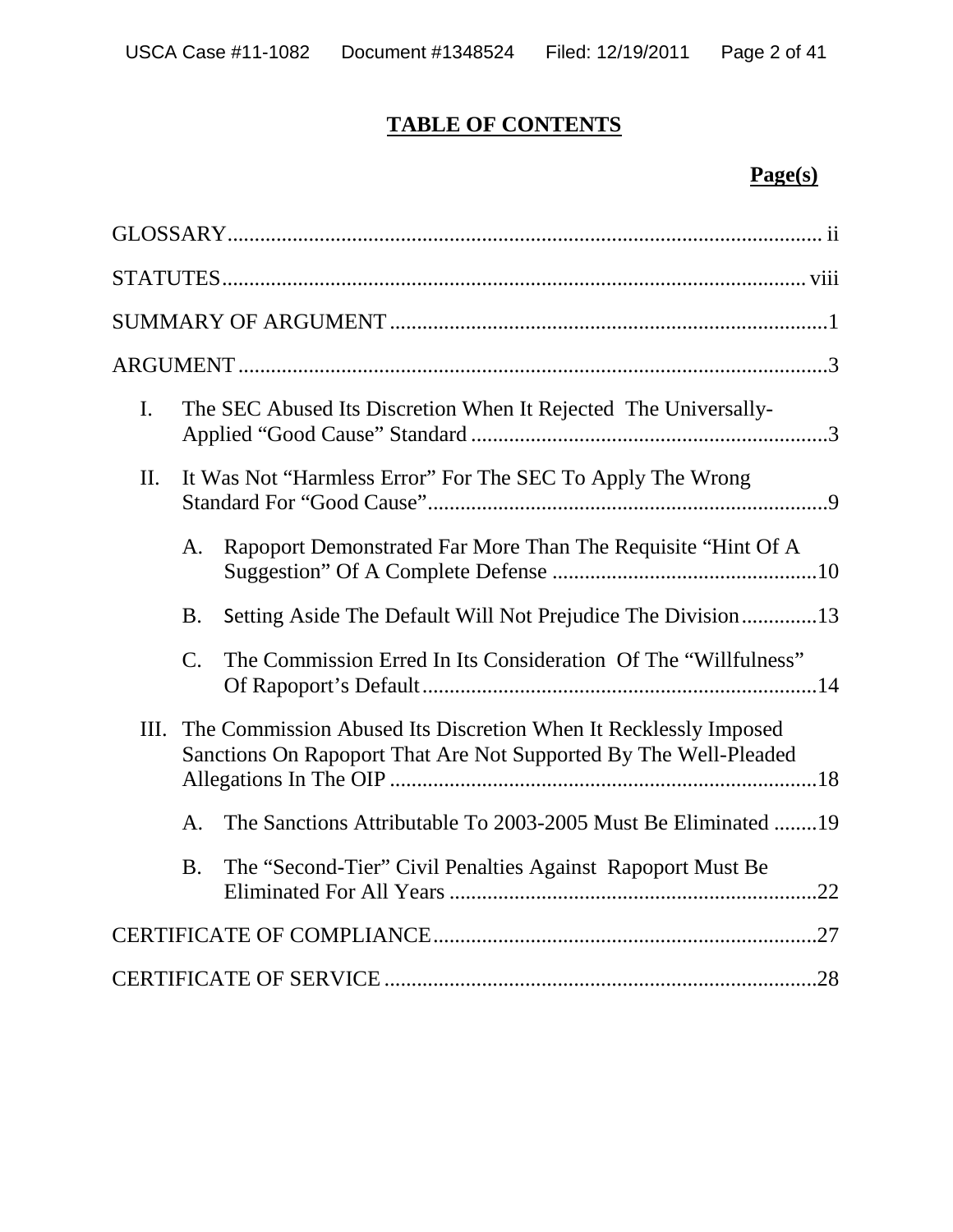# **TABLE OF AUTHORITIES***<sup>1</sup>*

| <b>CASES</b>                                                                 | Page(s) |
|------------------------------------------------------------------------------|---------|
| Adkins v. Teseo,                                                             |         |
| Ashford v. Steuart,                                                          |         |
| Assoc. of Bus. Advocating Tariff Equity v. Hanzlik,                          |         |
| Auer v. Robbins,                                                             |         |
| Blackmon-Malloy v. U.S. Capitol Police Bd.,                                  |         |
| Bowles v. Seminole Rock & Sand Co.,                                          |         |
| Compania Interamericana Export-Import v. Compania Dominicana de<br>Aviacion, |         |
| Coon v. Greniner,                                                            |         |
| DirecTV, Inc. v. Hoa Huynh,                                                  |         |
| Draisner v. Liss Realty Co.,                                                 |         |
| FCC v. Schreiber,                                                            |         |

<sup>&</sup>lt;sup>1</sup> Authorities upon which we chiefly rely are marked with asterisks.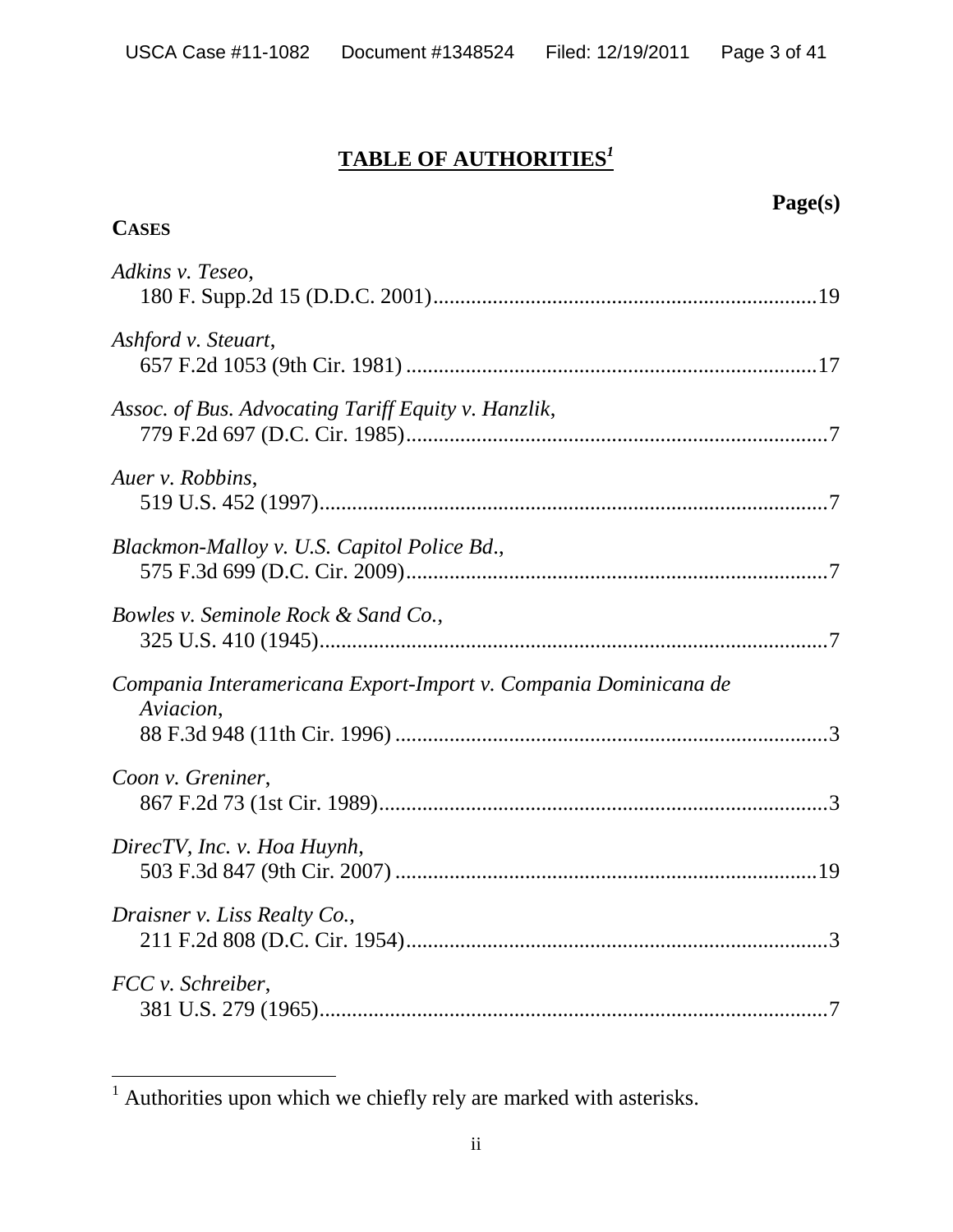| Hughes v. Holland,                                    |
|-------------------------------------------------------|
| In the Matter of Lambert D. Vander Tuig,              |
| In re Dierschke,                                      |
| Intermountain Ins. Serv. of Vail v. Comm'r,           |
| <i>*Keegel v. Key West &amp; Caribbean Trad. Co.,</i> |
| Kornman v. SEC,                                       |
| Love v. Thomas,                                       |
| Manin v. NTSB,                                        |
| McClelland v. Andrus,                                 |
| Mutaka Mwani v. Bin Ladin,                            |
| Nishimatsu Constr. Co. v. Houston Nat'l Bank,         |
| NRDC v. SEC,                                          |
| Pack v. United States,                                |
| Paz Sec. v. SEC,                                      |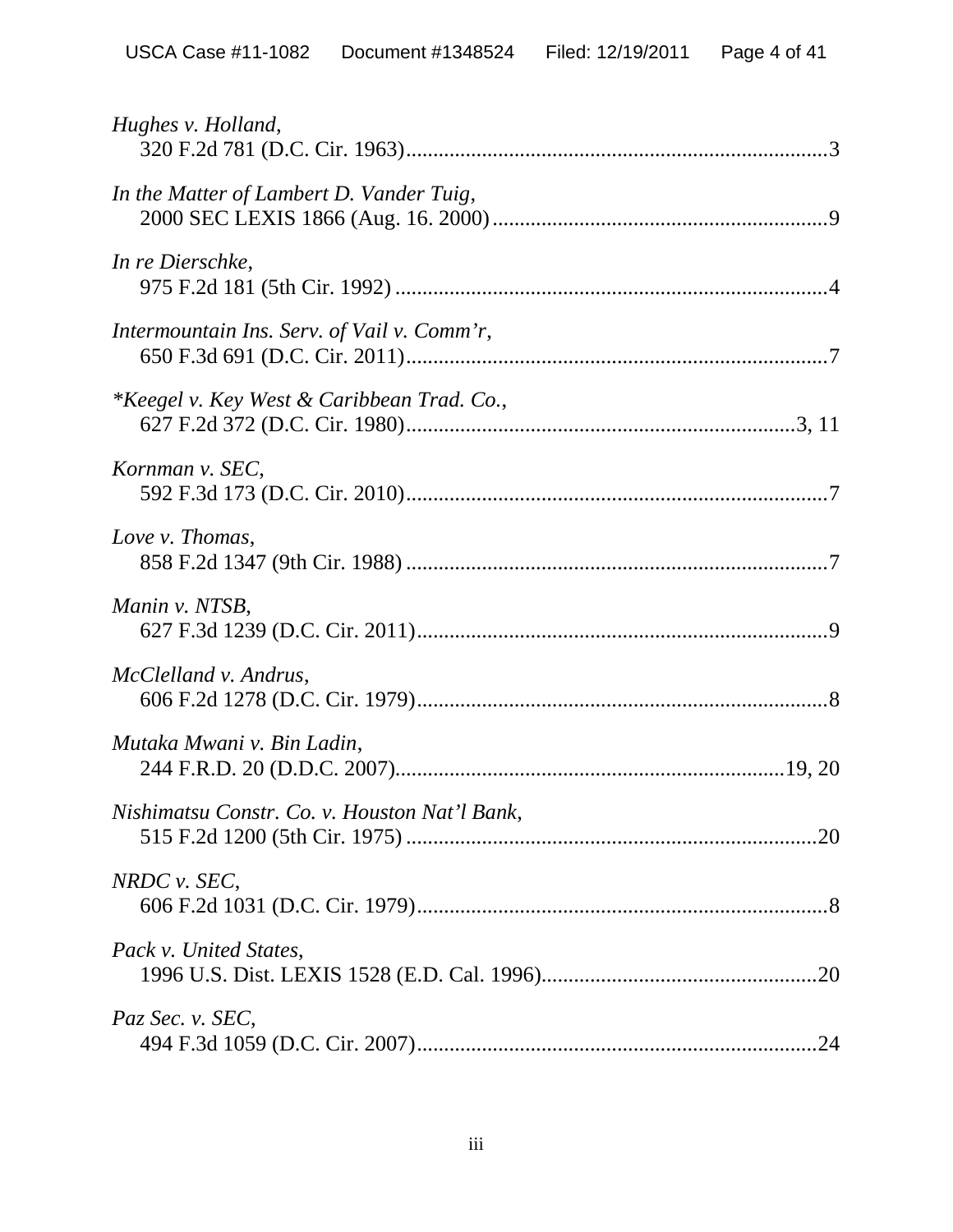| Prof. Reactor Operator Soc. v. United States Nuclear Regulatory Comm., |  |
|------------------------------------------------------------------------|--|
| Roth v. SEC,                                                           |  |
| Salazar v. District of Columbia,                                       |  |
| SEC v. Csapo,                                                          |  |
| SEC v. Rosenthal,                                                      |  |
| Steadman v. SEC,                                                       |  |
| Sudeikis v. Chicago Transit Auth.,                                     |  |
| Trans World Airlines, Inc. v. Hughes,                                  |  |
| Vermont Yankee Nuclear Power Corp. v. NRDC,                            |  |
| Waifersong, Ltd., Inc. v. Classic Music Vending,                       |  |
| Wallace v. Fed. Emples. of United States Dist. Court,                  |  |
| <b>STATUTES</b>                                                        |  |
|                                                                        |  |
|                                                                        |  |
|                                                                        |  |
|                                                                        |  |
|                                                                        |  |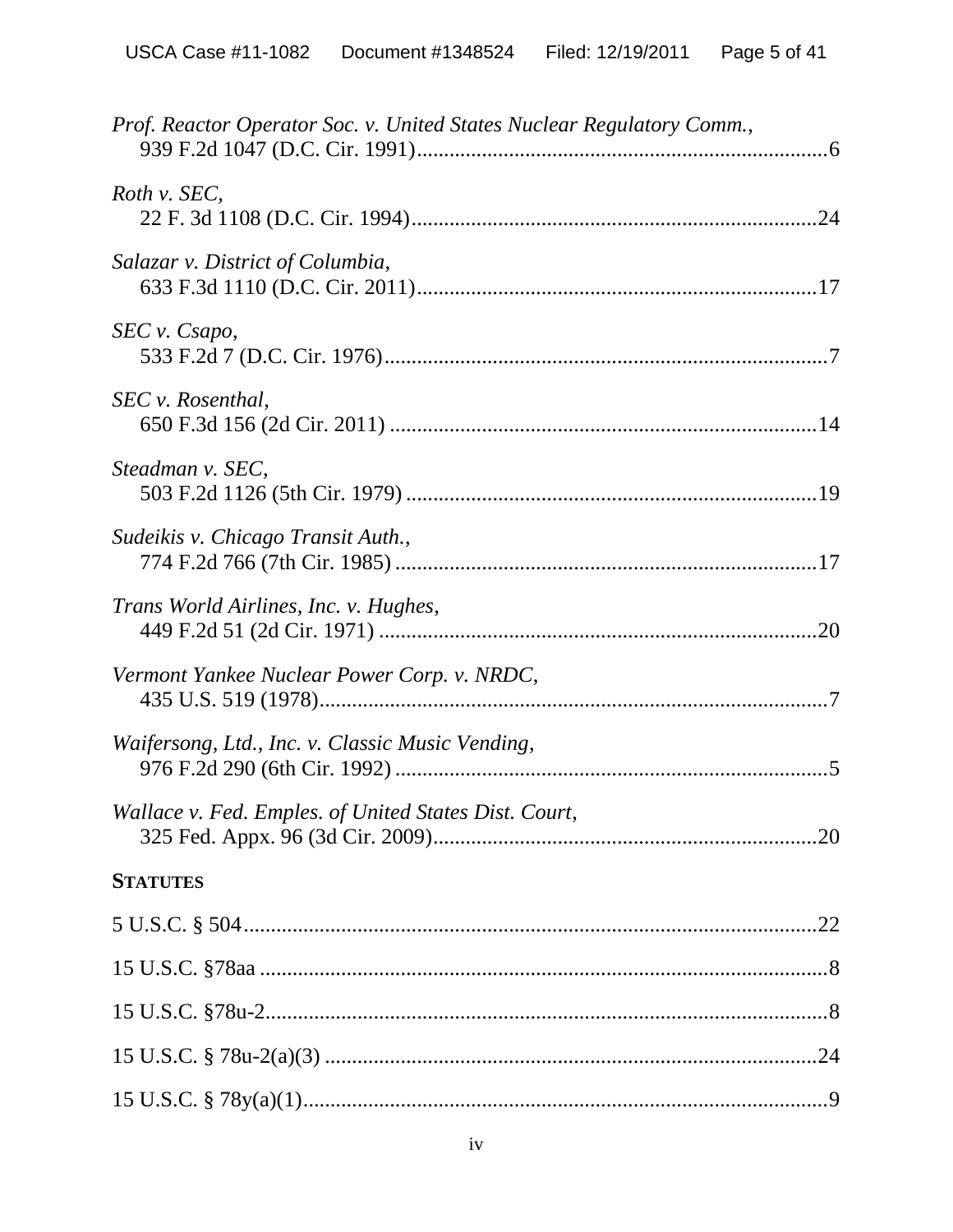# **OTHER AUTHORITIES**

| *Exchange Act Release No. 58047, "Proposed Rule on Exemption of |  |
|-----------------------------------------------------------------|--|
|                                                                 |  |
|                                                                 |  |
|                                                                 |  |
|                                                                 |  |
|                                                                 |  |
|                                                                 |  |
|                                                                 |  |
|                                                                 |  |
|                                                                 |  |
|                                                                 |  |
|                                                                 |  |
|                                                                 |  |
|                                                                 |  |
|                                                                 |  |
|                                                                 |  |
|                                                                 |  |
|                                                                 |  |
|                                                                 |  |
|                                                                 |  |
|                                                                 |  |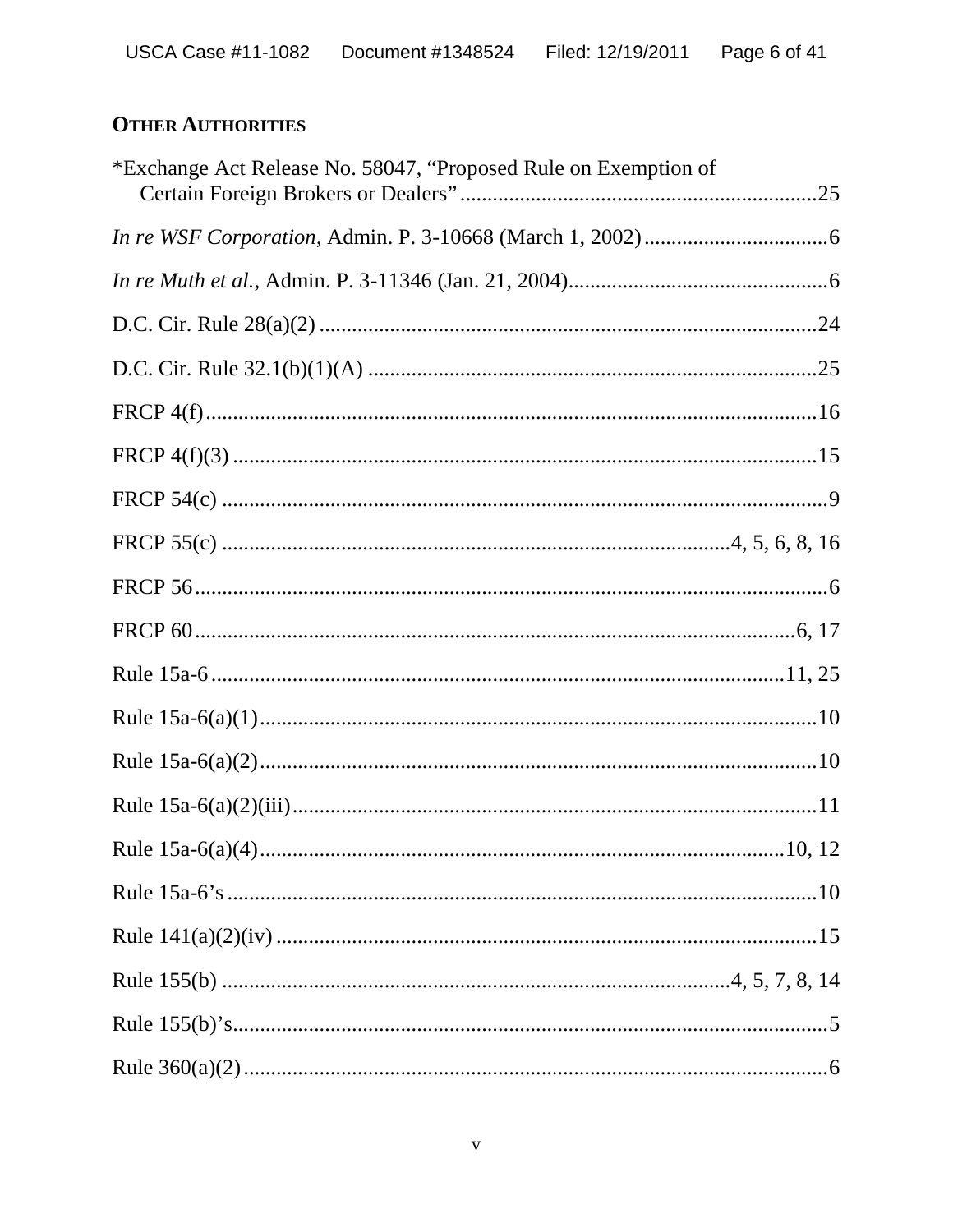# **GLOSSARY**

| Term:                        | <b>Defined Herein As:</b>                                                    |
|------------------------------|------------------------------------------------------------------------------|
|                              |                                                                              |
| <b>ALJ</b>                   | <b>Administrative Law Judge</b>                                              |
|                              |                                                                              |
| <b>Adopting Release</b>      | The August 15, 1989 Adopting Release<br>for Rule 15a-6 titled "Registration" |
|                              | <b>Requirements for Foreign Broker-</b>                                      |
|                              | Dealers"                                                                     |
| Commission or SEC            | <b>Respondent Securities and Exchange</b>                                    |
|                              | Commission                                                                   |
| Chekholko                    | OIP Respondent Vladimir Chekholko                                            |
| <b>CI-Moscow</b>             | OOO CentreInvest Securities,                                                 |
|                              | Rapoport's Moscow-based employer                                             |
| <b>CI-New York</b>           | CentreInvest, Inc., CI-Moscow's                                              |
|                              | affiliated, registered New York broker                                       |
|                              | dealer                                                                       |
| Decision                     | The SEC Order denying Rapoport's                                             |
|                              | Motion to Set Aside the Default Order                                        |
|                              | dated January 21, 2011                                                       |
| Division                     | <b>SEC's Division of Enforcement</b>                                         |
| Default Order                | The Order Making Findings and                                                |
|                              | Imposing Sanctions by Default as to                                          |
|                              | CentreInvest, Inc., Dan Rapoport, and                                        |
|                              | Svyatoslav Yenin dated July 31, 2009                                         |
| <b>FINOP</b>                 | <b>Financial and Operations Principal</b>                                    |
| FRCP $55(c)$ or Rule $55(c)$ | Federal Rule of Civil Procedure 55(c)                                        |
| Herlyn                       | <b>OIP Respondent William Herlyn</b>                                         |
| <b>OIP</b>                   | The SEC Order Instituting Proceedings                                        |
|                              | dated December 8, 2008                                                       |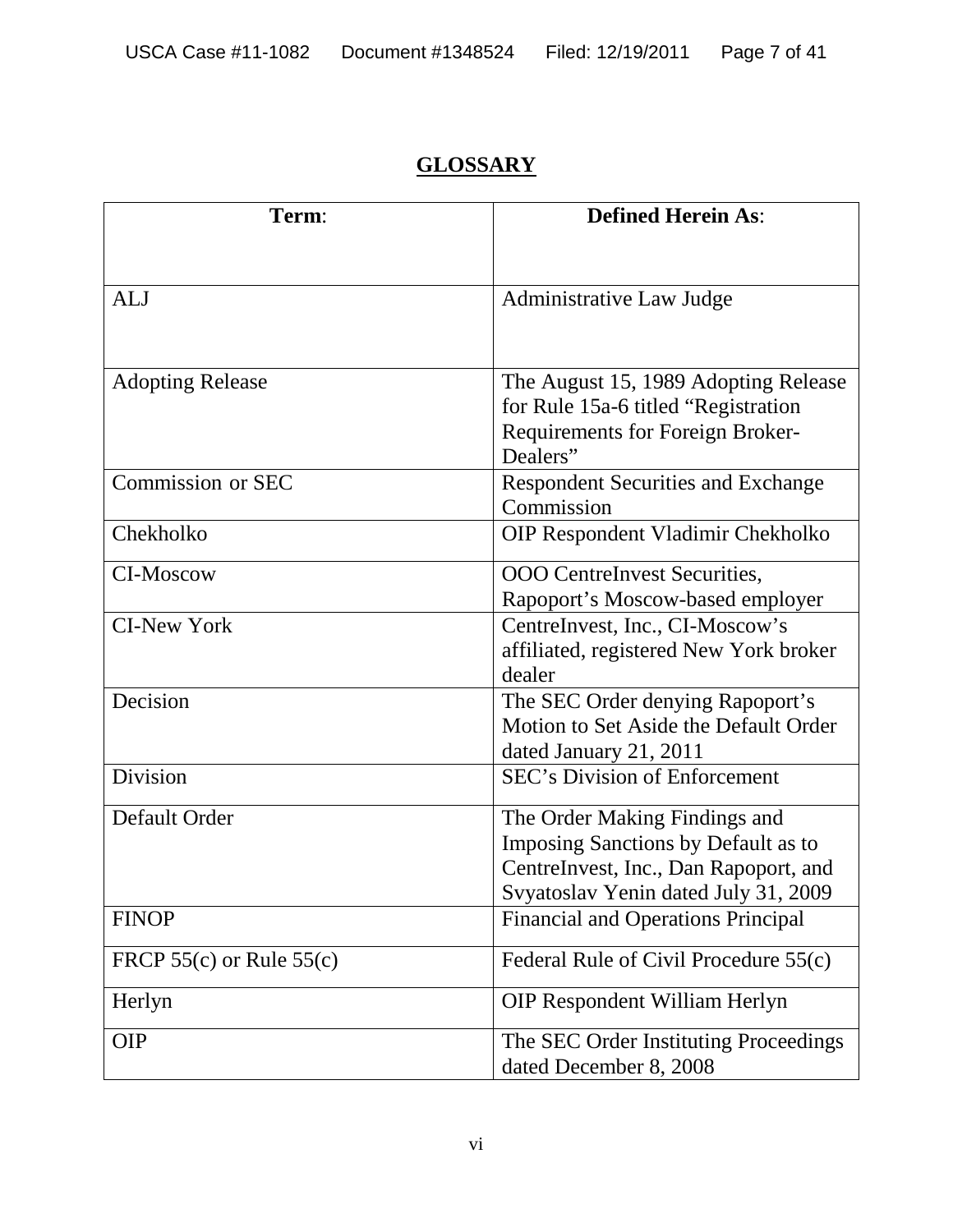| OIP                                | Rapoport; CI-Moscow; CI-New York;          |  |
|------------------------------------|--------------------------------------------|--|
| Respondents                        | Chekholko; Herlyn; and Yenin               |  |
| <b>Proposed Amendment</b>          | The SEC's July 2008 Proposed Rule on       |  |
|                                    | <b>Exemption of Certain Foreign Broker</b> |  |
|                                    | Dealers                                    |  |
| Rapoport                           | <b>Petitioner Dan Rapoport</b>             |  |
| Rule $15a-6$                       | 17 C.F.R. 240.15a-6                        |  |
| SEC Rule $155(b)$ or Rule $155(b)$ | 17 C.F.R. $201.155(b)$                     |  |
| Section $15(a)$                    | Section $15(a)$ of the Securities and      |  |
|                                    | Exchange Act of 1934, 15 U.S.C.            |  |
|                                    | 78o(a)                                     |  |
| Yenin                              | <b>OIP Respondent Syyatoslav Yenin</b>     |  |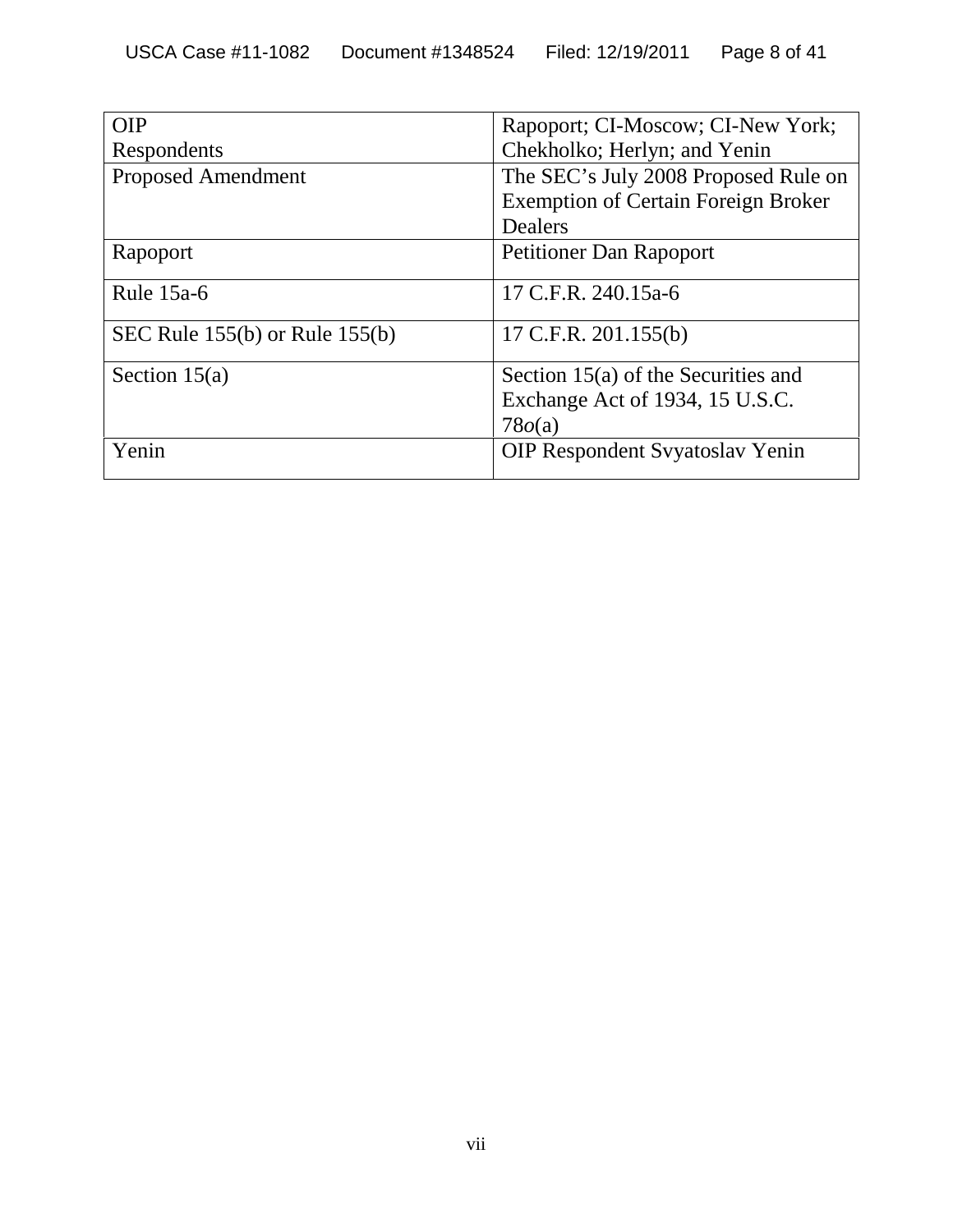#### **STATUTES**

The relevant statutory provisions, not otherwise provided in Petitioner's Opening Brief or in Respondent's Opposition Brief, are attached in an Addendum pursuant to Circuit Rule 28(a)(5).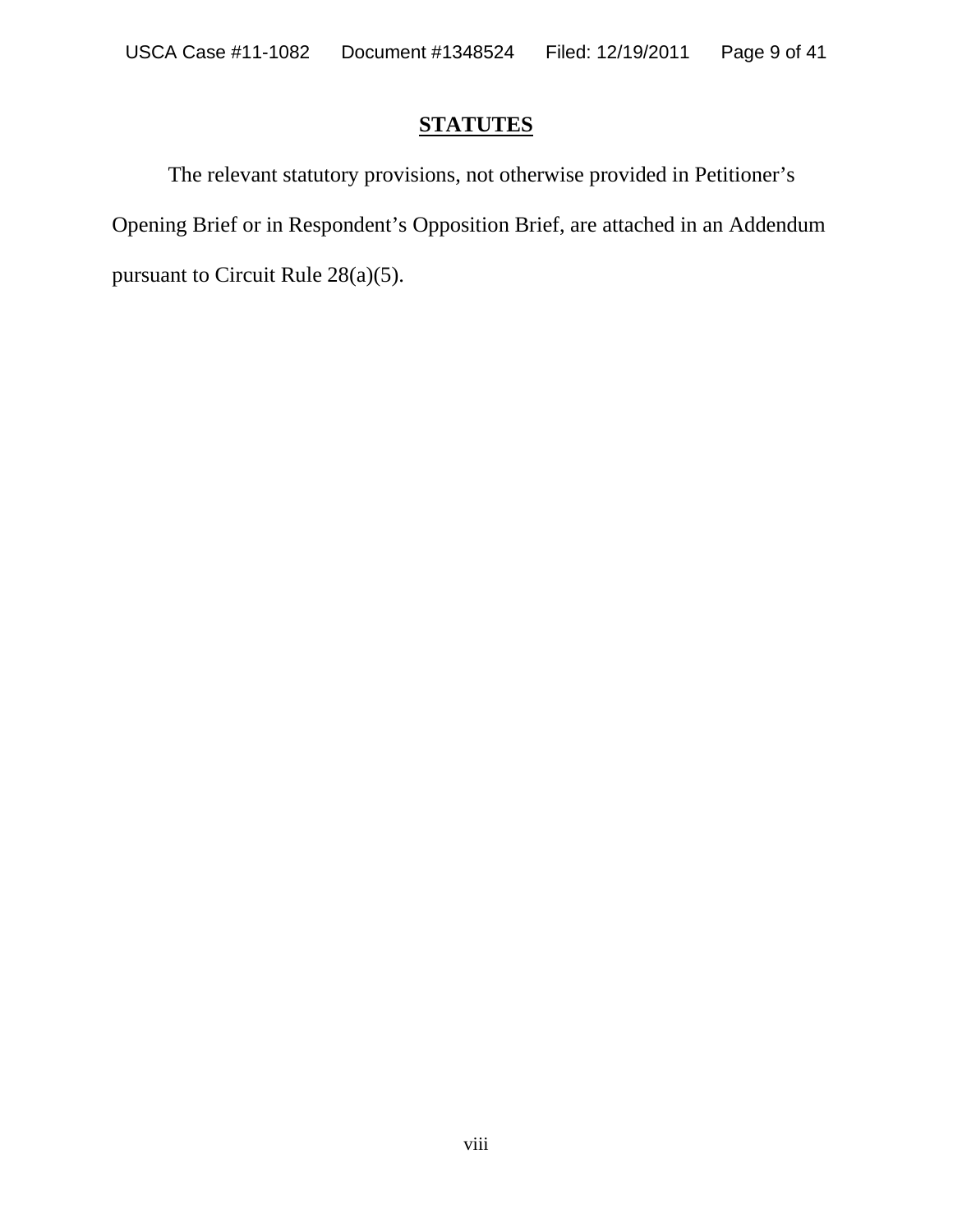#### **SUMMARY OF ARGUMENT**

Rapoport's Petition<sup>2</sup> demonstrated that after the Division filed an OIP accusing Rapoport of violating hyper-technical registration requirements that the Commission had proposed *eliminating* six months *prior* – and after the Division made no effort to serve Rapoport with its flawed allegations in Moscow, where he worked and resided, and instead obtained a default order based on service "directed" on Rapoport's limited-purpose U.S. counsel – the Commission abused its discretion by refusing to even consider Rapoport's obviously meritorious defenses when Rapoport moved to set aside the Default Order almost immediately after he was served personally for the first time.

The SEC responds<sup>3</sup> that it had discretion to reject the three-factor test that is universally-applied to determine whether "good cause" exists to set aside a default, but the SEC has no such discretion here. To rationalize its erroneous rejection of the settled "good cause" standard, the SEC invents an SEC-specific standard that is contrary to the law in this and other Circuits, and argues that this bespoke standard is entitled to agency deference. The SEC's "standard" – fabricated solely for the purpose of this litigation – contradicts the plain language of the SEC's own rule, as

<sup>&</sup>lt;sup>2</sup> Cited herein as ("P. at  $\ldots$ ")

<sup>3</sup> The SEC's November 10, 2011 brief in opposition is cited herein as ("Opp. at  $\_\cdot$ ".)

<sup>1</sup>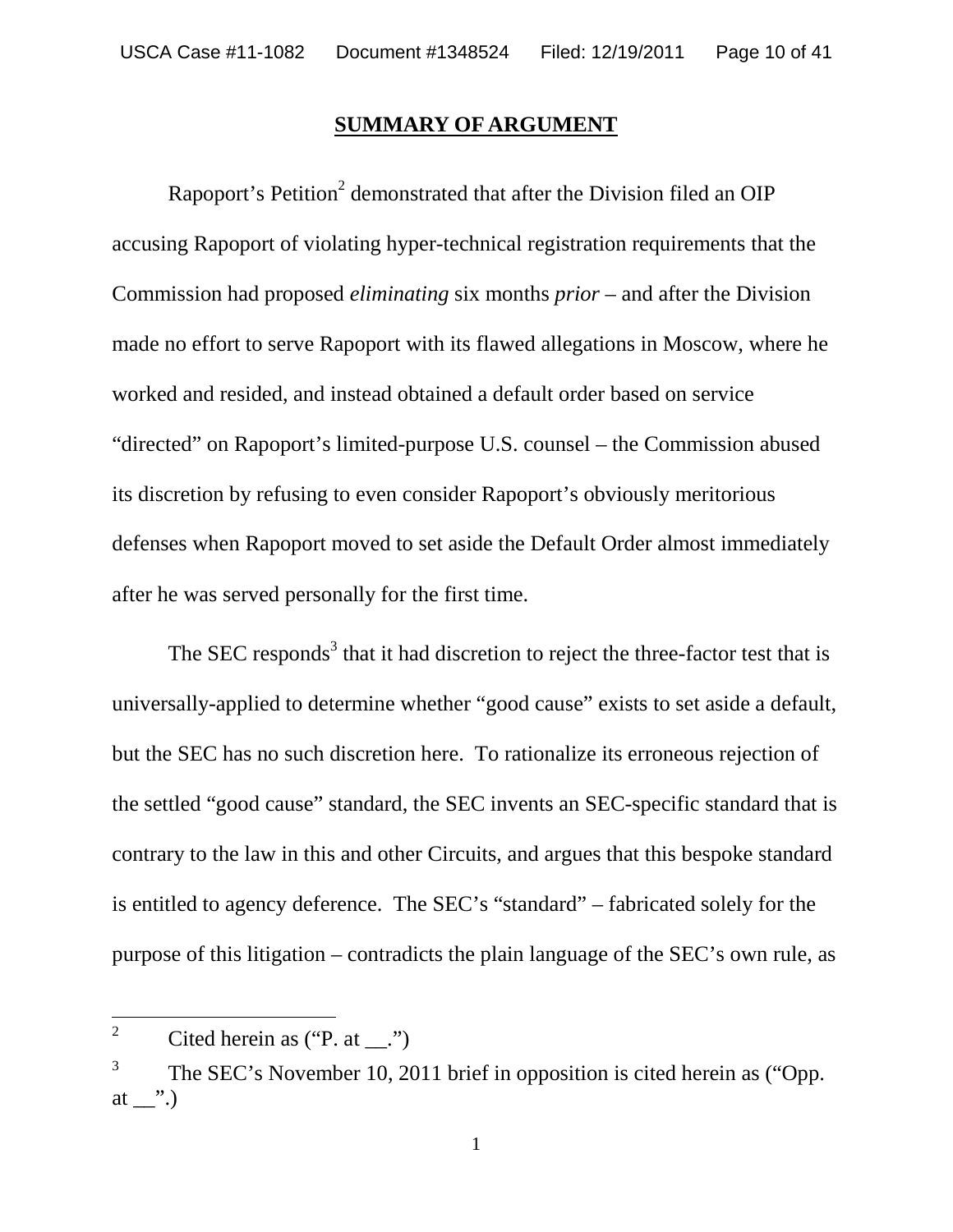well as the arguments made by the Division and the ALJ below, who relied almost exclusively on the federal court "good cause" standard. The SEC's imagined standard is entitled to no deference by this Court because it relates to a question of judicial review that is outside the SEC's expertise, and cannot apply here, where the SEC requires federal jurisdiction to enforce the civil penalties in the Default Order.

Rapoport's Petition further demonstrated that the SEC thoughtlessly imposed on Rapoport severe penalties, by default, that find no support in the Division's allegations, let alone the evidence. The SEC effectively concedes that it failed to meaningfully consider (i) all penalties against Rapoport attributable to 2003-2005 and (ii) \$315,000 in "second-tier" civil penalties, but argues that this failure was harmless because these sanctions are supported by the OIP's allegations, which must be accepted as true on default. The SEC's after-the-fact reliance on these allegations is no substitute for the requisite "meaningful consideration" of these penalties. Moreover, the allegations identified by the SEC -- generic legal conclusions contradicted by the specific allegations in the OIP and the Division's evidence -- cannot support sanctions against Rapoport. Therefore, in the event the Default Order is not set aside in its entirety (and it should be), all such penalties must be eliminated.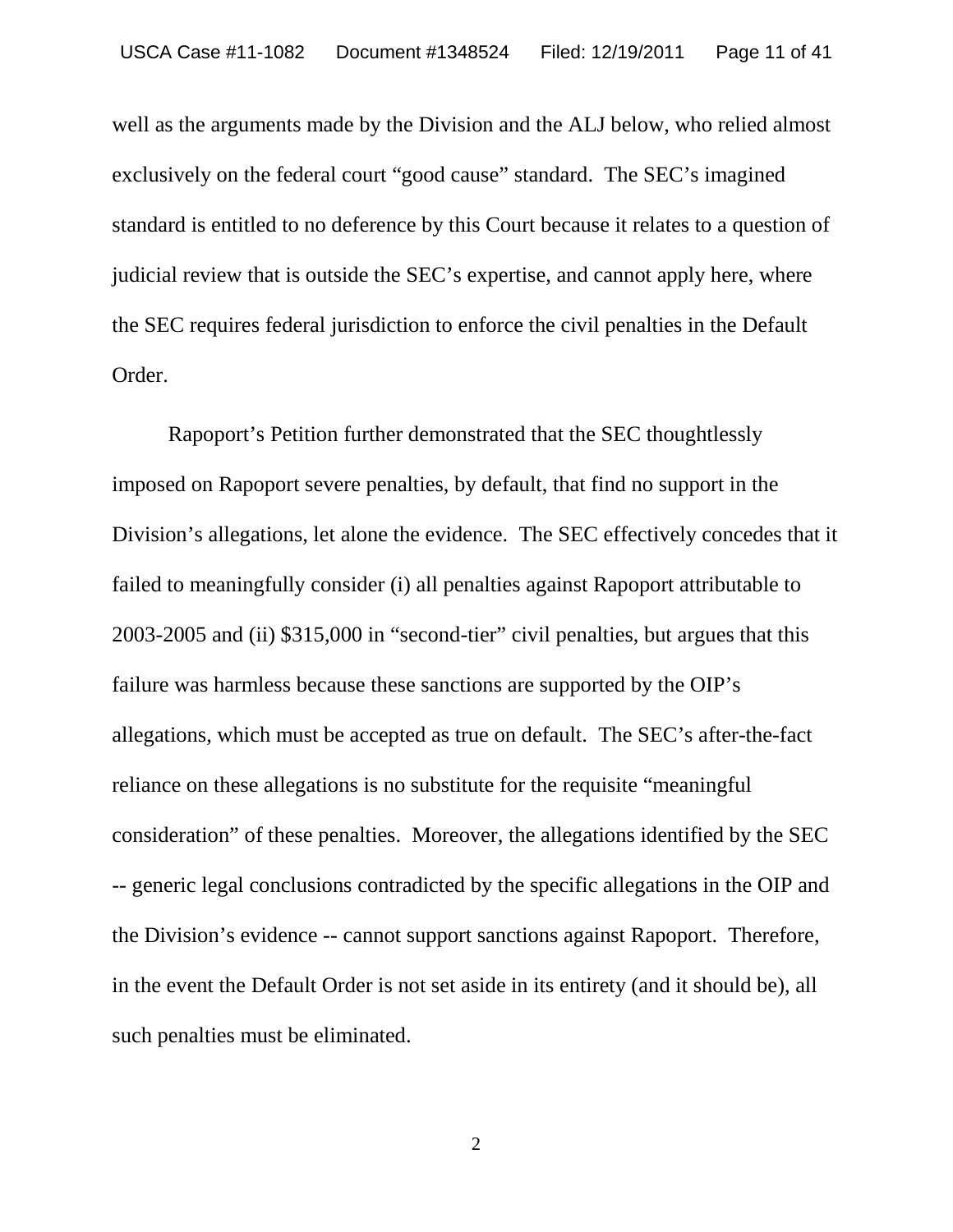#### **ARGUMENT**<sup>4</sup>

#### **I. The SEC Abused Its Discretion When It Rejected The Universally-Applied "Good Cause" Standard**

The SEC does not dispute that it expressly rejected the three-part test for "good cause" that is mandatory in this and other Circuits. *Keegel v. Key West & Caribbean Trad. Co.*, 627 F.2d 372 (D.C. Cir. 1980). This test – that the Court must consider each of three factors (*i.e.,* willfulness, defenses, and prejudice) and balance the equities – has been settled law in this Circuit for more than three decades, and was adopted in accord with the "modern" view favoring trials on the merits.  $(P. 16-19)$ .<sup>5</sup> The SEC claims that certain other Circuits permit courts to deliberately disregard the three factors, but none of the SEC's cases (Opp. at 23) supports this erroneous proposition.<sup>6</sup>

<sup>&</sup>lt;sup>4</sup> With respect to the applicable standard of review, the SEC ignores, and thus concedes, that given the policies favoring resolution of disputes on their merit, an abuse of discretion in failing to set aside a default judgment "need not be glaring to justify reversal." (P. at 16.)

<sup>5</sup> The SEC cites (Opp. at 23) two in-circuit cases that offer no support for the SEC's position that the three-factor test is "not talismanic" because in both inapposite cases (which pre-date the "modern" view) the Court denied a motion to set aside a default *judgment* (not order) brought by a party that *was* personally served, offered *no* proposed defenses to the Court, and offered *no* reason for failing to appear. *See Hughes v. Holland*, 320 F.2d 781, 782 (D.C. Cir. 1963); *Draisner v. Liss Realty Co.*, 211 F.2d 808, 809 (D.C. Cir. 1954).

<sup>6</sup> *See Coon v. Greniner*, 867 F.2d 73, 76 (1st Cir. 1989) (applying the threefactor test and stating that the three-part test provides "general guidelines" of "fairly universal application"); *see also Compania Interamericana Export-Import v. Compania Dominicana de Aviacion*, 88 F.3d 948, 951 (11th Cir. 1996) (noting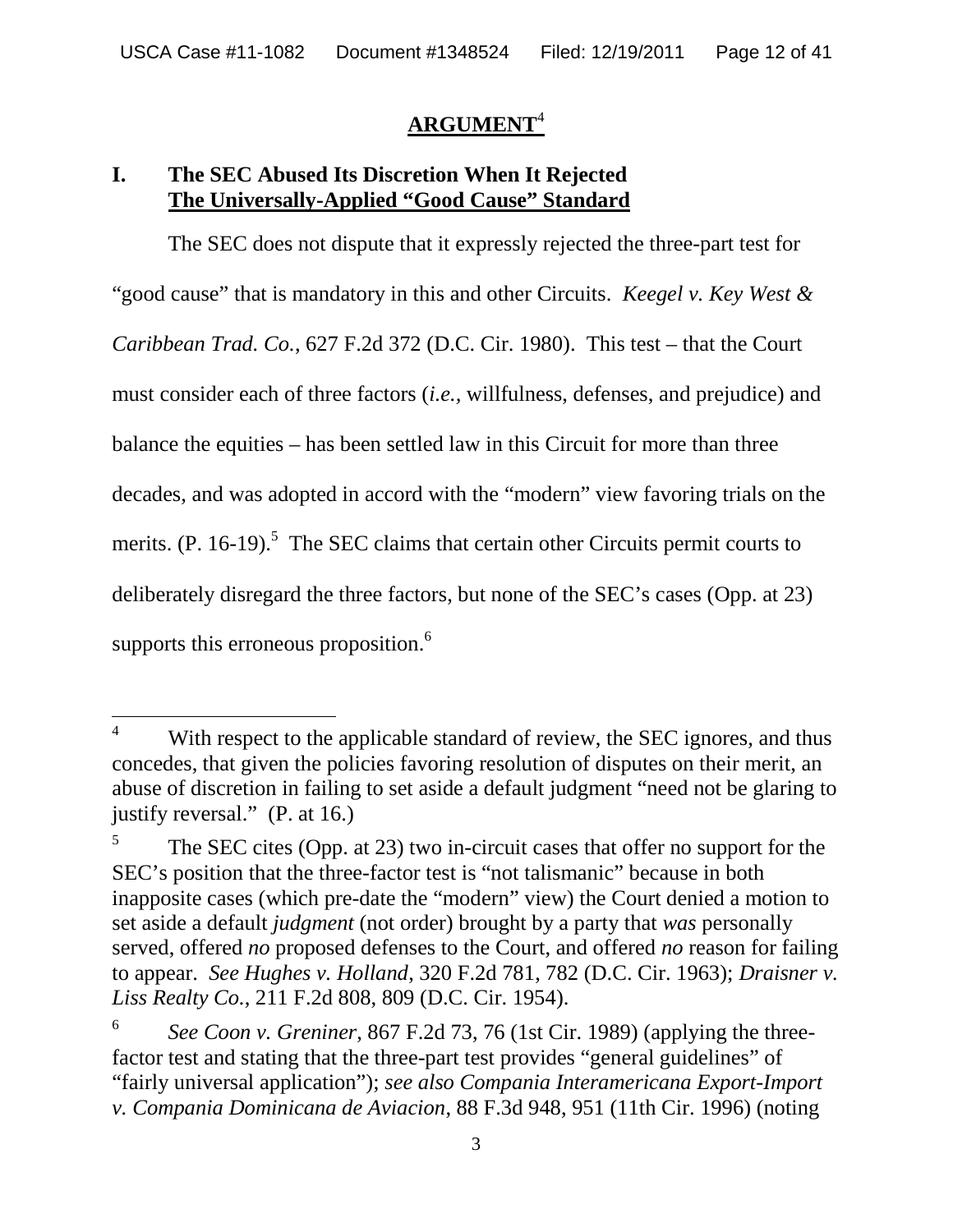The SEC argues (Opp. at 19-21) that disregarding Rapoport's defenses was not an abuse of its discretion because the SEC is not subject to the federal rules, and because the SEC's unique rules permit it to ignore a defaulting party's defenses when deciding a motion to set aside a default. The SEC is wrong.

The SEC's rules apply the exact same test as federal courts for setting aside defaults: "good cause." *Compare* FRCP 55(c) *to* SEC Rule 155(b). The SEC's argument (Opp. at 21-24) that it has discretion to interpret "good cause" in a manner that fails to balance the equities and disregards settled federal jurisprudence and is baseless and false for several reasons.

*First*, the SEC's argument that it has its "own" interpretation of "good cause" that does not require a balancing of factors, including the defaulting party's defenses, is a *post hoc* rationalization of its flawed decision. Rule 155(b) expressly mandates that the defaulting party "specify the nature of the proposed defense in the proceeding." Rule 155(b) does not say – as the SEC now argues (Opp. at 24- 27) – that the SEC can *ignore* these proposed defenses if the defaulting party fails to "justify his conduct." The SEC's so-called "interpretation" of its own rule is

that the three-part test provides "general guidelines" that "are commonly applied"); *In re Dierschke*, 975 F.2d 181, 183 (5th Cir. 1992) (holding that "the district court *should consider*" the three-part test and recognizing that the district judge had appropriately "entertained argument" on all three factors) (emphasis added.)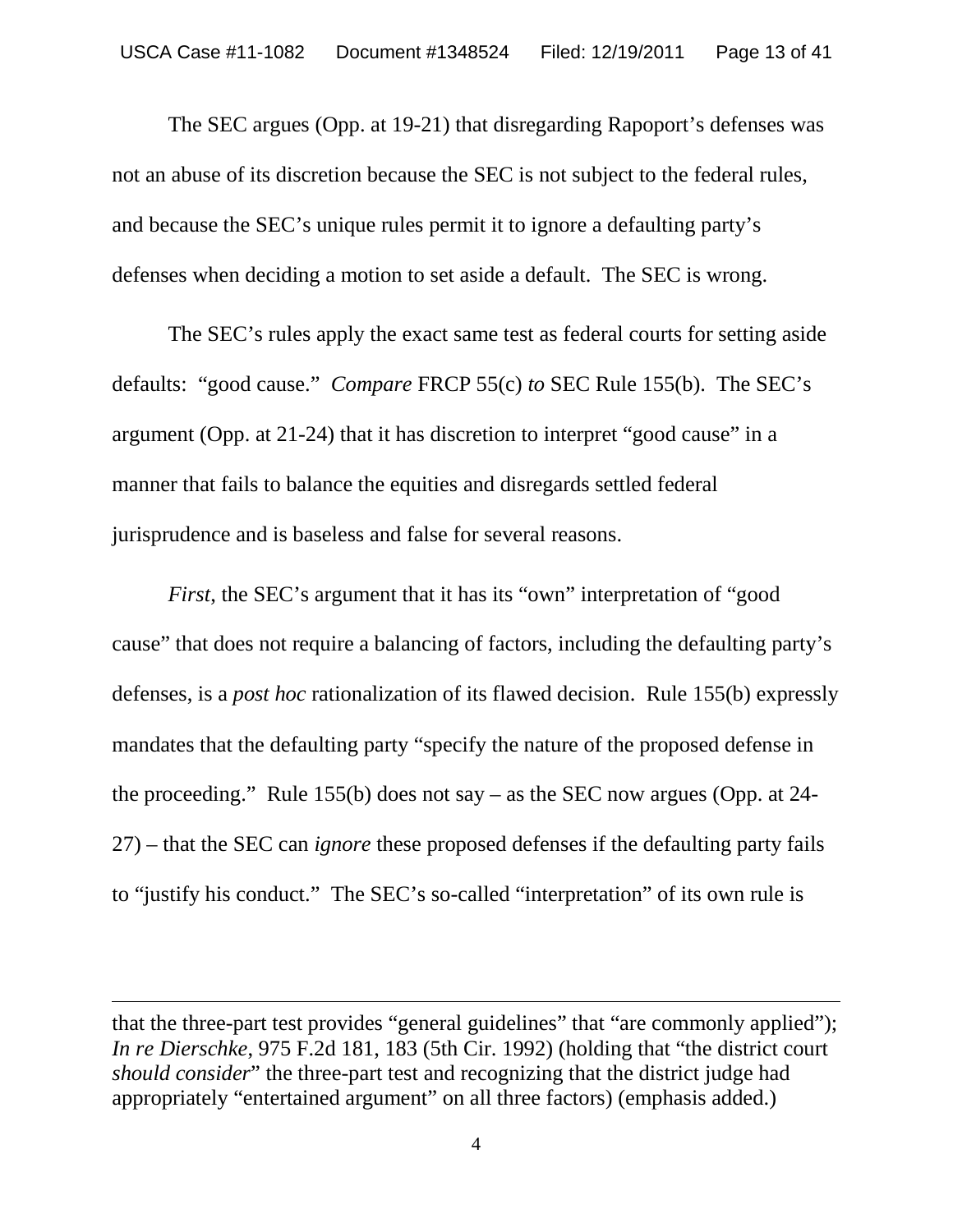therefore inconsistent with the text of the rule itself,<sup>7</sup> and the SEC has never taken this illogical interpretation of Rule  $155(b)$  in the past.<sup>8</sup> Contrary to the SEC's novel position invented for this litigation, the plain language of Rule 155(b) requires a balancing of factors that mandates consideration of a party's proposed defenses. And the SEC's standard for setting aside a default is – as with FRCP  $55(c)$  – "for good cause shown."<sup>9</sup>

The SEC's argument (Opp. at 24) that the FRCP 55(c) standard is

"inapplicable" to proceedings before the Commission is also confuted by the proceedings before the Commission here*.* In his March 22, 2010 decision, the ALJ recognized that FRCP 55(c) was "similar" to Rule 155(b), and expressly relied on federal case law interpreting FRCP  $55(c)$  – and purported to balance the three

<sup>7</sup> The SEC's holding that Rapoport "denied himself the opportunity to present [his] defenses when he failed to file a timely answer to the OIP" is also flatly inconsistent with Rule 155(b)'s requirement that a motion to set aside a default be made "within a reasonable time" of the default. JA 1171-73.

<sup>8</sup> None of the Commission's decisions (Opp. at 21) reflects the SEC intentionally disregarding a defaulting party's proposed defenses.

<sup>9</sup> The SEC suggests (Opp. at 24, fn. 6) that some federal courts have, like the Commission, rejected the three-part test and "declined" to consider a party's defenses upon a finding of "willfulness." The SEC's cases do not support such a proposition; rather, they confirm that the "good cause" analysis requires a balancing of the equities. *See, e.g., Waifersong, Ltd., Inc. v. Classic Music Vending*, 976 F.2d 290, 292 (6th Cir. 1992) (noting that if the Court were being asked to set aside an entry of default [rather than a default judgment], "a dramatic balancing of the [three] factors would be required").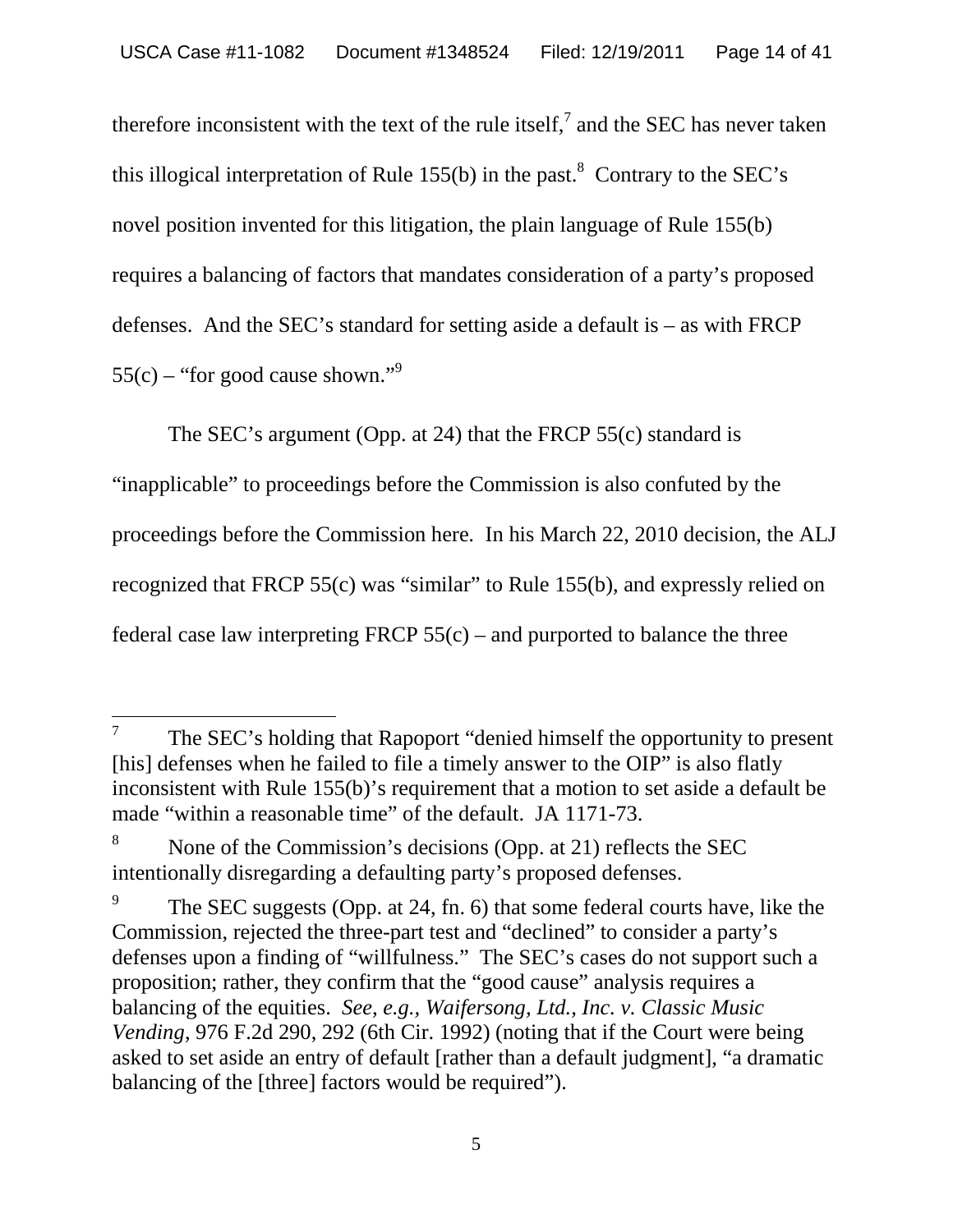factors – when he refused to set aside the Default Order. JA 715-16.  $^{10}$  Rapoport and the Division *both* framed their argument to the Commission in terms of the three-part standard for "good cause," and *both* relied almost exclusively on FRCP 55(c) case law.<sup>11</sup> At no point during the proceedings below did the ALJ or the Division ever argue that FRCP 55(c) did not apply to Rapoport's motion, or that "good cause" before the SEC requires more than "good cause" in federal courts.<sup>12</sup>

*Second*, even if the SEC had its "own" interpretation of "good cause" (Opp. at 17-20) – and it does not – that interpretation would be entitled to no special deference here, because agency deference applies only to rules within the agency's "particular expertise and special charge to administer." *Prof. Reactor Operator*

<sup>&</sup>lt;sup>10</sup> The ALJ decided Rapoport's December 23, 2009 motion to set aside the default notwithstanding the fact that the ALJ's authority to issue an initial decision expired on October 8, 2009. *See* SEC Rule 360(a)(2); JA 937-40. This necessitated a second appeal by Rapoport to the Commission, which then applied a standard for "good cause" completely different from the ALJ.

 $11$  JA 736-38; JA 913-17. The proceedings before the Commission relied on the federal rules in other instances as well, including the ALJ's reliance on federal cases interpreting FRCP 56 in its initial decision concerning CI-Moscow (JA 470), and the SEC's reliance on case law interpreting FRCP 60 (the inapposite rule concerning default judgments) in the Decision. JA 1170 (n.28).

<sup>12</sup> *See also, e.g., In re WSF Corporation*, Admin. P. 3-10668 (March 1, 2002), *available at* http://www.sec.gov/alj/aljorders/2002/3-10668.pdf (noting that "Rule 155(b) of the Commission's Rules of Practice is to the same effect" as FRCP 55(c)); *In re Muth et al.*, Admin. P. 3-11346 (Jan. 21, 2004), *available at* http://www.sec.gov/alj/aljorders/2004/3-11346-2.pdf (recognizing the *Division' s* argument that the Commission's Rules of Practice "follow the scope of the FRCP").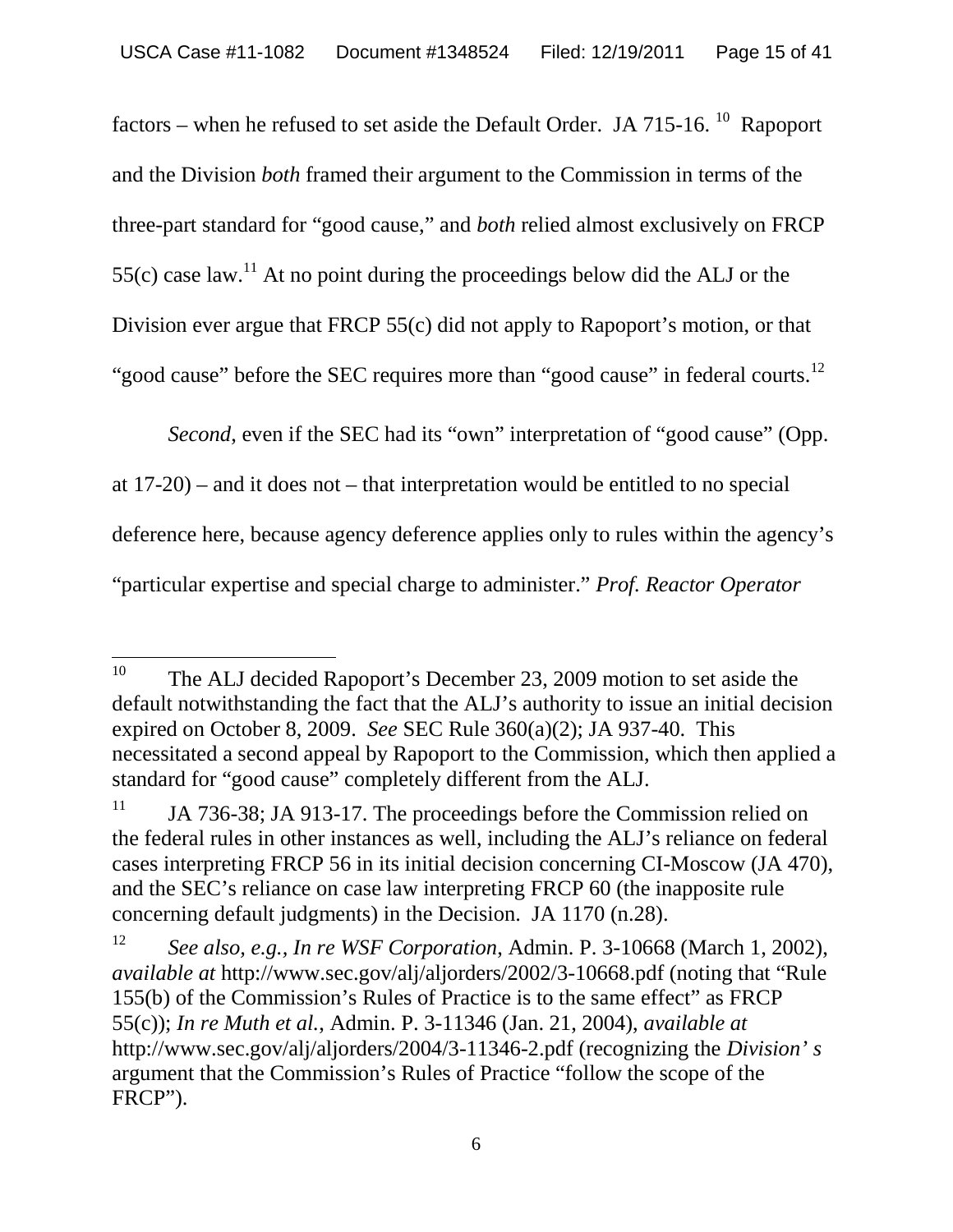*Soc. v. United States Nuclear Regulatory Comm.*, 939 F.2d 1047, 1051 (D.C. Cir.

1991); *see also Love v. Thomas*, 858 F.2d 1347, 1352 (9th Cir. 1988)("deference" given to agency interpretations "does not extend to the question of judicial review, a matter within the peculiar expertise of the courts"); *SEC v. Csapo*, 533 F.2d 7, 13 (D.C. Cir. 1976).

The SEC's argument (Opp. at 19-20) that its purported interpretation of Rule 155(b) is entitled to deference is grounded entirely on superficial language in case law. But in all of these cases, the agency rules or regulations "deferred to" related *substantively* to the agency's area of regulation, and are therefore inapposite.<sup>13</sup> Not

<sup>13</sup> *Auer v. Robbins*, 519 U.S. 452, 461 (1997) (deference to Secretary of Labor's interpretation of the Fair Labor Standards Act in devising a formula for overtime pay); *Vermont Yankee Nuclear Power Corp. v. NRDC*, 435 U.S. 519, 526 (1978) (deference to Atomic Energy Commission's nuclear power licensing procedures, which were consistent with Congress' delegation of "broad regulatory authority over the development of nuclear energy"); *FCC v. Schreiber*, 381 U.S. 279, 294 (1965) (deference to FCC-created rule requiring public disclosure of investigatory proceedings where public disclosure was necessary to carry out, *inter alia*, the FCC's statutory reporting requirements); *Bowles v. Seminole Rock & Sand Co.*, 325 U.S. 410, 413 (1945) (deference to the Administrator of the Office of Price Administration's expertise in emergency price control and stabilization laws); *Intermountain Ins. Serv. of Vail v. Comm'r*, 650 F.3d 691, 707 (D.C. Cir. 2011) (deference to IRS decision involving the "complex administrative system for assessing tax deficiencies and his expert interpretation of technical statutory language"); *Kornman v. SEC*, 592 F.3d 173, 185 (D.C. Cir. 2010) (deference to SEC rule fully consistent with federal analog where SEC was seeking to enforce associational bar); *Blackmon-Malloy v. U.S. Capitol Police Bd*., 575 F.3d 699 (D.C. Cir. 2009) (deference to agency that was created to administer employee grievances in interpreting statutory provisions related to employee mediation); *Assoc. of Bus. Advocating Tariff Equity v. Hanzlik*, 779 F.2d 697, 701 (D.C. Cir. 1985) (deference to Federal Energy Regulatory Commission and Economic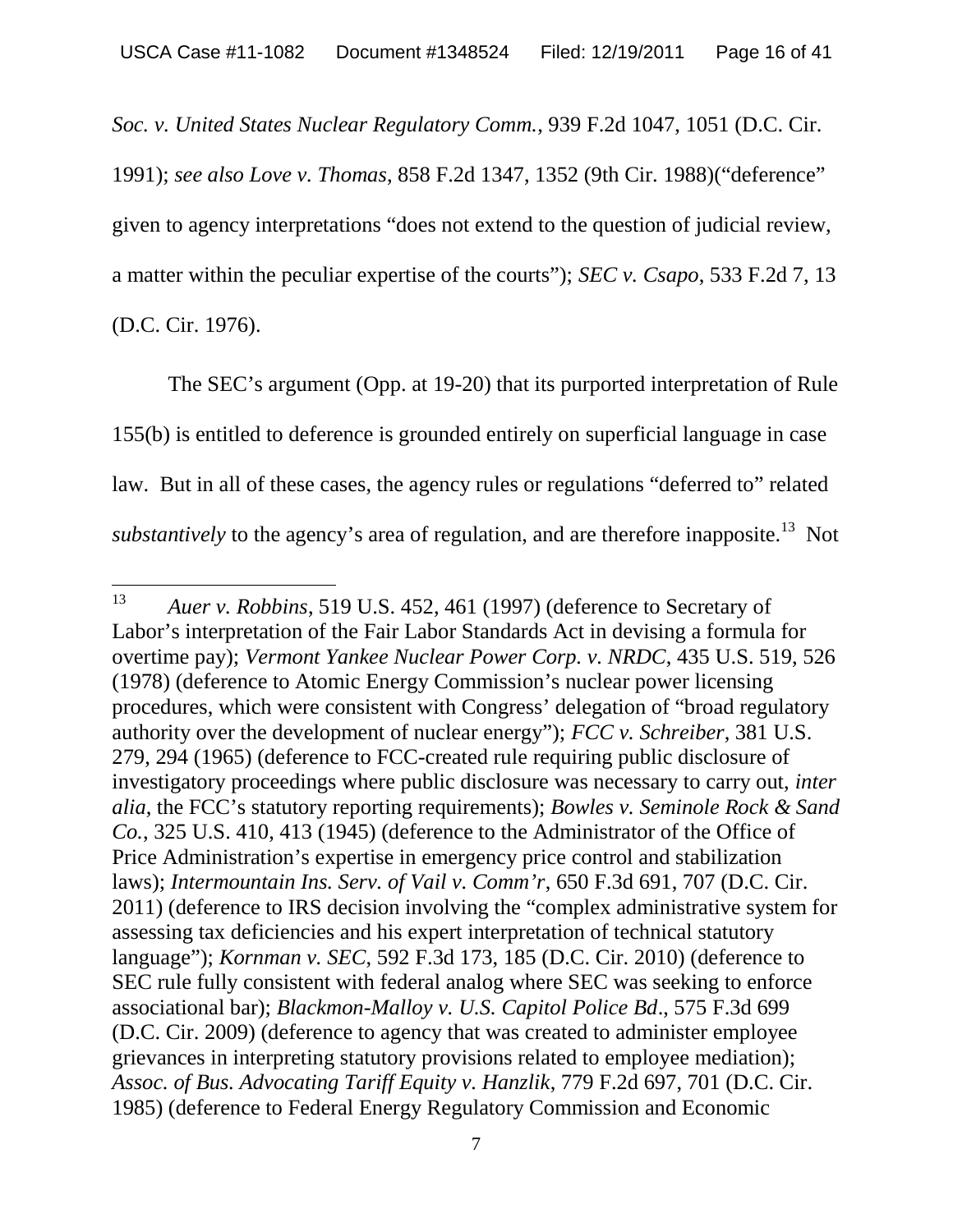one of the SEC's cases addresses an agency interpretation of a rule that – like Rule 155(b) here – is unrelated to the agency's expertise, concerns a matter of judicial review, and is directly at odds with federal law. The SEC has no special expertise interpreting the universally-applied "good cause" standard for setting aside defaults, and its purported "interpretation" of that standard is entitled to no special deference.

*Third*, the SEC cannot apply a "good cause" standard at odds with FRCP 55(c) where, as here, federal courts have exclusive jurisdiction to enforce the civil penalties imposed on Rapoport in the Default Order. Federal district courts have "exclusive jurisdiction" over "any suit or action to enforce any liability or duty created by [the Exchange Act] or the rules and regulations thereunder," *see* 15 U.S.C. §78aa, which include second-tier civil penalties imposed by the Commission. *See* 15 U.S.C. §78u-2. The Commission must commence a federal court action to obtain an enforceable judgment against Rapoport, *see, e.g.*, *SEC v. Chekholko*, SDNY, 09cv6937, and federal standards applicable to setting aside

Regulatory Administration's determination with respect to decision on the importation of natural gas from Algeria); *McClelland v. Andrus*, 606 F.2d 1278, 1286 (D.C. Cir. 1979) (*reversing* an agency's decision to deny discovery of investigative report because the decision "could do violence to our conception of fair procedure and due process"); *NRDC v. SEC*, 606 F.2d 1031, 1056 (D.C. Cir. 1979) (deference to SEC's expertise in promulgating corporate disclosure rules).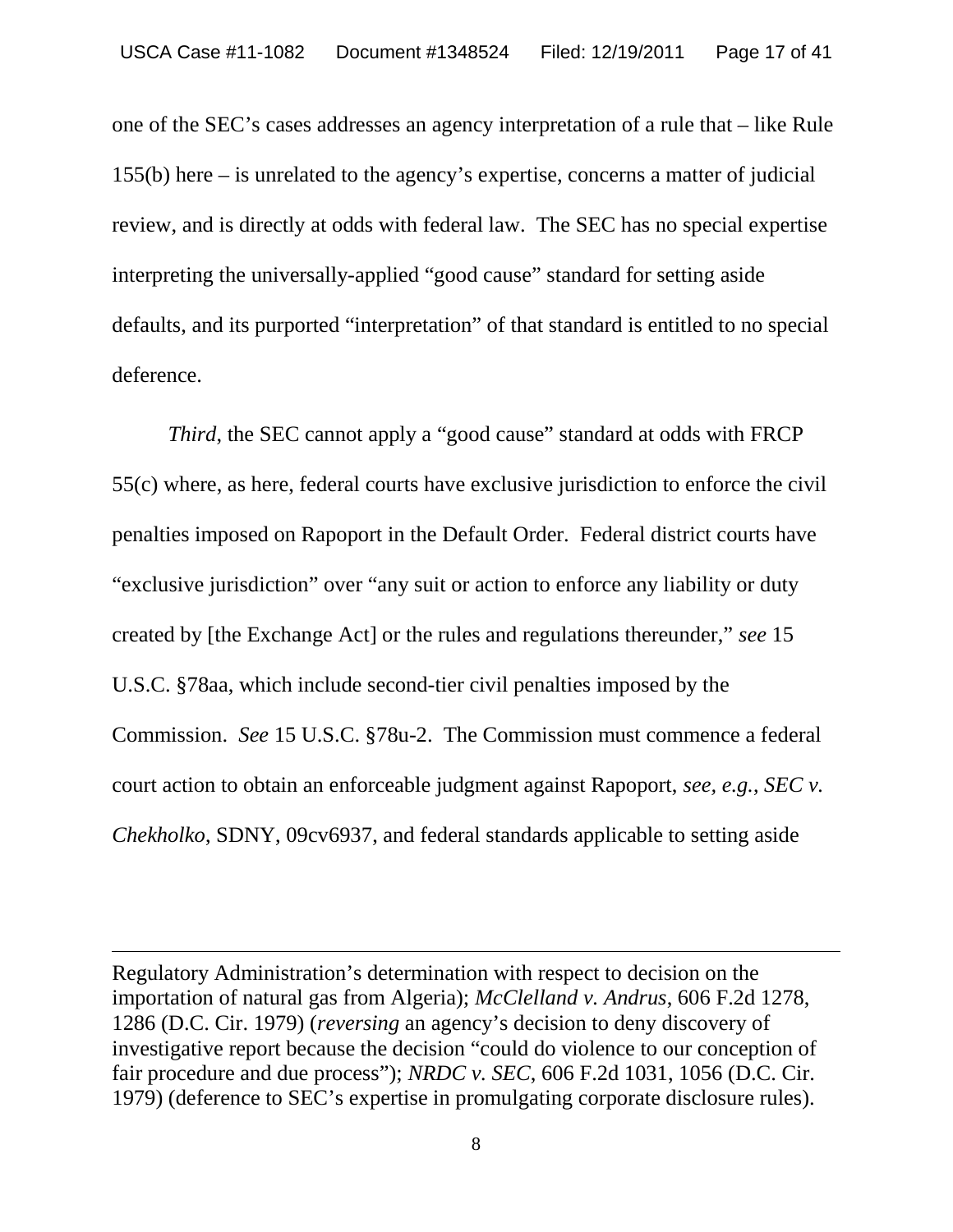defaults will apply.<sup>14</sup> The SEC therefore cannot apply its "own" interpretation of "good cause" here.

### **II. It Was Not "Harmless Error" For The SEC To Apply The Wrong Standard For "Good Cause"**

The SEC abused its discretion by rejecting the mandatory, universallyapplied three-factor balancing test, and the SEC's belated attempt to argue these factors to the Court misses the point completely.<sup>15</sup> To the extent relevant here, however, it was case-dispositive – not "harmless error" (Opp. at 30-34) – for the Commission to ignore these factors. (P. at 19-21.)

<sup>&</sup>lt;sup>14</sup> This Circuit's standards and case  $law$  – including the mandatory three-part test for good cause – are uniquely relevant because this Court is the only appellate venue available to a foreign resident like Rapoport. *See* 15 U.S.C. § 78y(a)(1) (foreign residents with no principal place of business in the United States must file petitions in this Circuit); *see also In the Matter of Lambert D. Vander Tuig*, 2000 SEC LEXIS 1866, at \*6 n.1 (Aug. 16. 2000) (Commission following Ninth Circuit's interpretation of FRCP 54(c) where Ninth Circuit would be the "appellate venue" for review of the Commission's order).

<sup>&</sup>lt;sup>15</sup> This Court need not engage in the balancing that the Commission erroneously failed to perform, because only "[w]hen there is not the slightest uncertainty as to the outcome of a proceeding on remand . . . can [courts] affirm an agency decision on grounds other than those provided in the agency decision." *Manin v. NTSB*, 627 F.3d 1239, 1243 (D.C. Cir. 2011) (internal quotation omitted).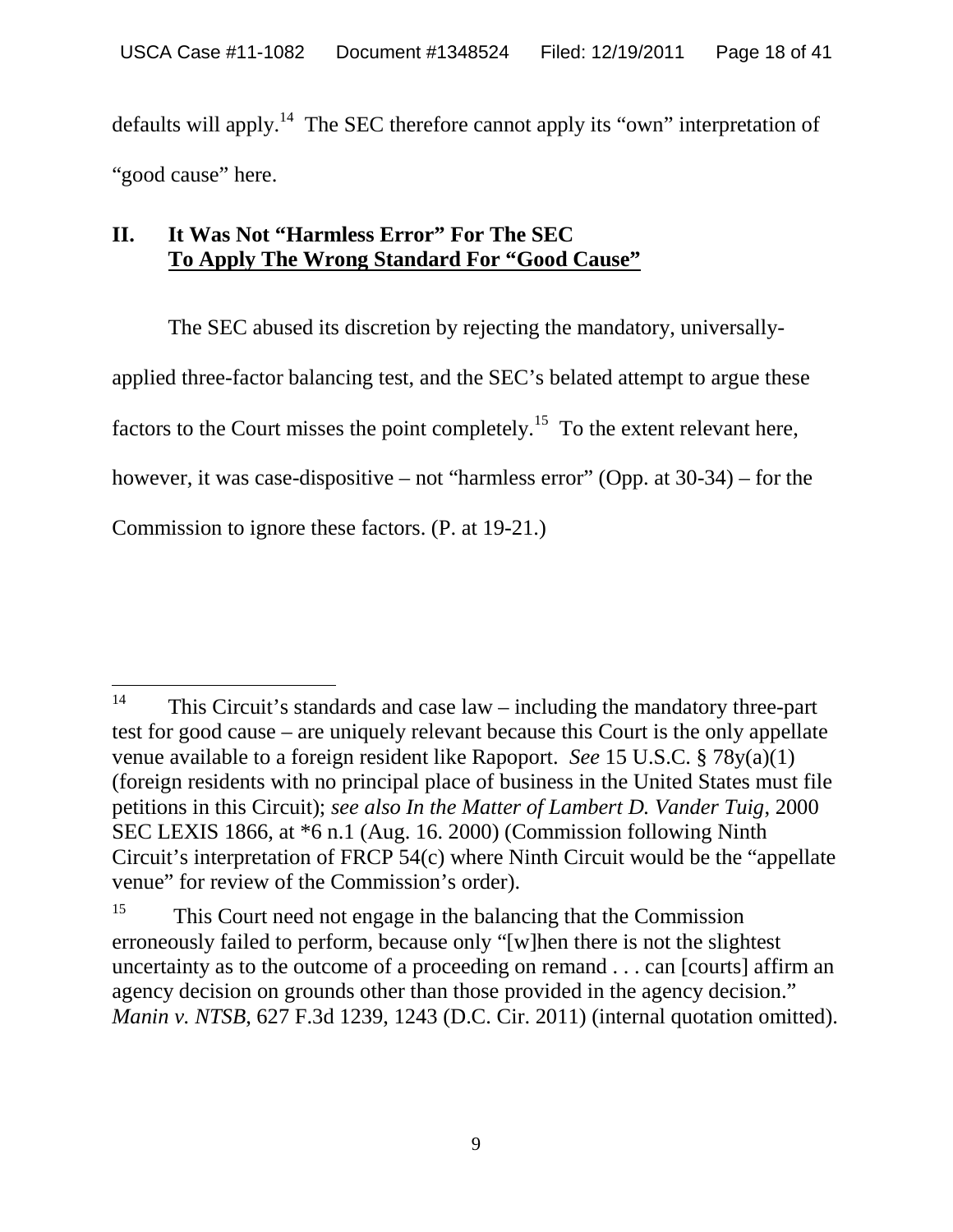#### A. Rapoport Demonstrated Far More Than The Requisite "Hint Of A Suggestion" Of A Complete Defense

The SEC's argument (Opp. at 30-34) that Rapoport has not proffered a "meritorious defense" (i) misstates Rapoport's proposed defenses, (ii) disregards the relevant standard, and (iii) misconstrues Rapoport's argument on appeal.

*First*, by arguing that exemptions to registration are inapplicable to Rapoport's conduct, the SEC assumes incorrectly that Rapoport – who worked and lived at all relevant times in Moscow, Russia – was required to register with the SEC at all. Rapoport's principal defense to the OIP is that *virtually all of his conduct did not require him to register with the SEC*. (P. at 19.) Rule 15a-6's exemptions are therefore relevant to Rapoport's defenses only to the extent that the SEC first proves that Rapoport "solicited" U.S. investors, which requires a "caseby-case determination." (P. at 20, fn. 11.) To the extent any of Rapoport's conduct was "solicitation" at all, Rapoport will show that conduct did not require him to register because it involved effectuating non-solicited trades (Rule 15a-6(a)(1)); trades based on research furnished to major U.S. institutional investors (Rule 15a- $6(a)(2)$ <sup>16</sup>; and trades with broker-dealers and other qualified investors (Rule 15a-

<sup>&</sup>lt;sup>16</sup> The SEC incorrectly states (Opp. at 32) that the exemption for furnishing research reports to U.S. investors required CI-New York to maintain records that it did not. Where the foreign-broker dealer does not establish a "chaperoning" relationship with the U.S.-registered broker-dealer – as the SEC alleges here – the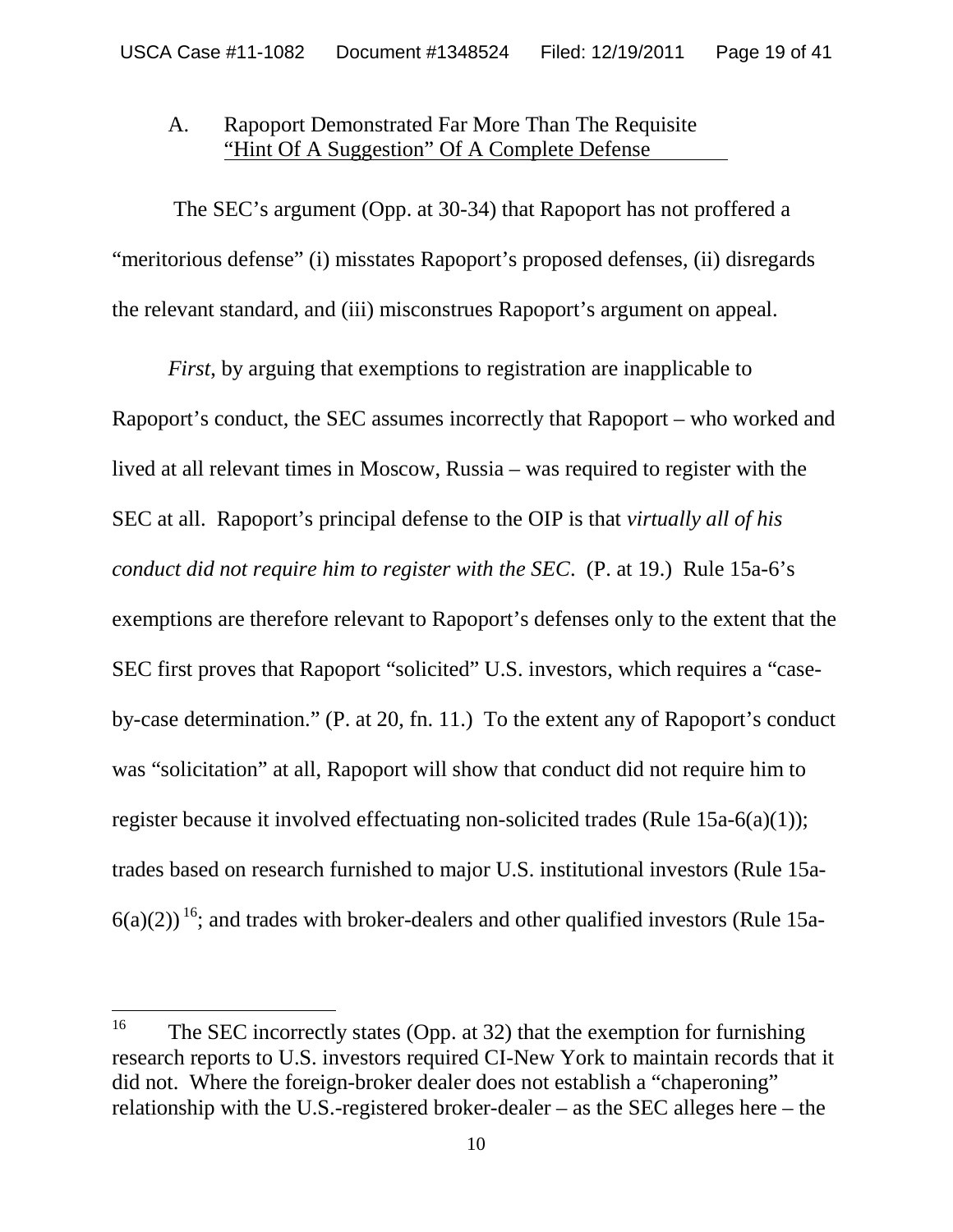$6(a)(4)$ ). (P. at 20.) Contrary to the SEC's inaccurate assertion (Opp. at 30-32), none of these exemptions to registration requires that CI-New York maintain records or register the foreign broker-dealer for service.

*Second*, the SEC's argument (Opp. at 30) that Rapoport bears a "burden" to "prove" his meritorious defense egregiously contorts the relevant standard. (P. 19.) A defaulting party alleges a "meritorious defense" where its allegations "contain even a hint of a suggestion which, proven at trial, would constitute a complete defense," and even "broad and conclusory" allegations suffice to make this showing. *Keegel*, 627 F.2d at 374 (defaulting party need not "prove a defense" to demonstrate good cause, and "likelihood of success is not the measure"). The SEC conflates Rapoport's burden of showing a "meritorious defense" to set aside the Default Order with the fact that Rule 15a-6 – the *de facto* registration requirements for foreign broker-dealers (P. at 5-7) – provides affirmative defenses at trial to "solicitations" found to violate Section 15(a).

*Third*, the SEC's argument (Opp. at 30-34) that Rapoport did not satisfy this non-existent "burden" is preposterous, given that Rapoport *did* set forth his defenses in extraordinary detail for the Commission, but the Commission ignored these defenses completely. Rapoport has not only repeatedly set forth his proposed

research report exemption does not require the registered broker-dealer to maintain records. *See* Rule 15a-6(a)(2)(iii).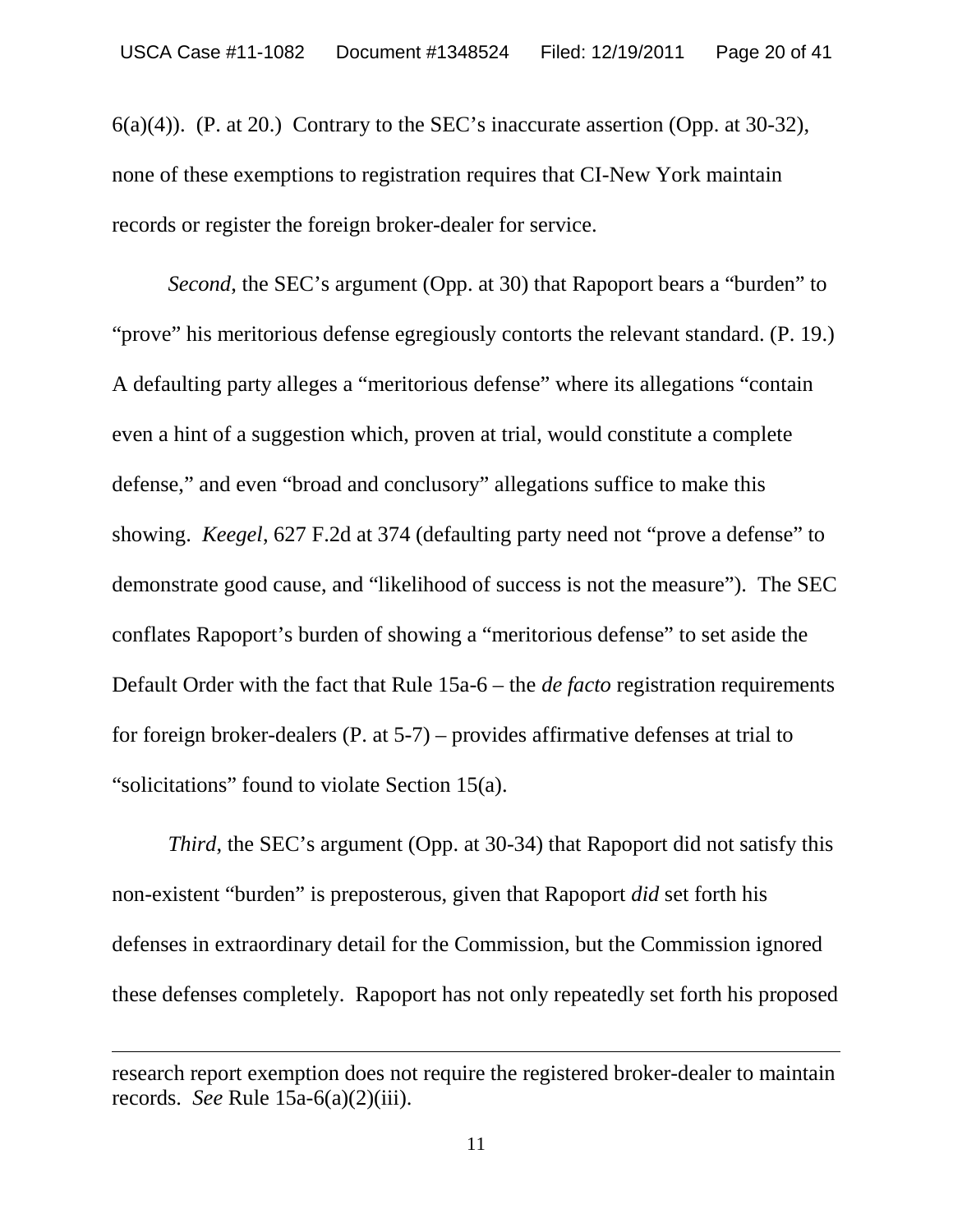defenses to the OIP,<sup>17</sup> but he has responded to the Division's best "evidence"<sup>18</sup> – demonstrating compelling and dispositive defenses – without the benefit of contradictory or explanatory evidence, discovery or cross-examination. But the Commission ignored these arguments entirely.<sup>19</sup>

Tellingly, as its "one example" (Opp. at 31) of Rapoport's supposed failure to "prove" his defenses, the SEC argues that Rapoport does not "state that the investors in this case fit into any of the categories" for the Rule  $15a-6(a)(4)$ exemption. Yet Rapoport made precisely that argument to the Commission below with respect to the only "investor" identified by the Division (JA 1082-83), and the SEC has never identified the *only* other "investor in this case." As this "one example" demonstrates, the SEC's so-called evidence that Rapoport solicited U.S. investors while working in Russia from "about 2003-2007" is extraordinarily

<sup>&</sup>lt;sup>17</sup> JA 513-20; JA 695-708; JA 727-899, JA 1066-1159.

<sup>&</sup>lt;sup>18</sup> JA 701-02; JA 733-36; JA 1079-85.

<sup>&</sup>lt;sup>19</sup> Notably, it was the Division that failed to "detail" its factual allegations against Rapoport. The December 8, 2008 OIP did not identify a single specific "direct" or "indirect" solicitation by Rapoport, and the Division refused to provide Rapoport with the factual basis for its allegations before filing the OIP. JA 702; JA 587-605.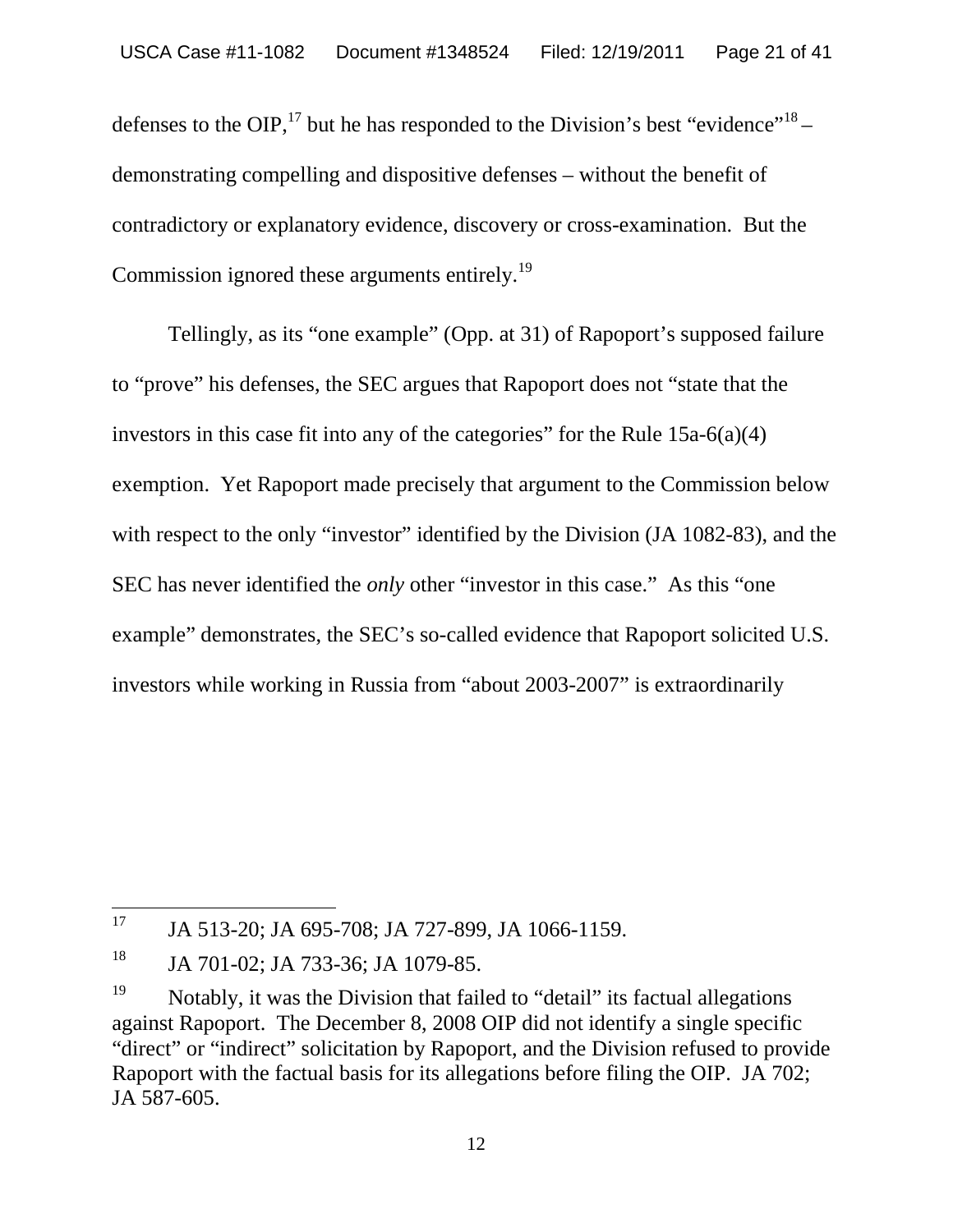attenuated with respect to 2006 and 2007, and non-existent with respect to 2003, 2004 and 2005.<sup>20</sup>

#### B. Setting Aside The Default Will Not Prejudice The Division

The SEC recognizes that delay does not constitute "prejudice" (P. at 20-21), and therefore argues that "the concern is the loss of evidence cause by the delay." (Opp. at 34.) The SEC offers no support for this empty and false assertion. The Division's purported evidence is preserved, has been marshaled in briefing to the ALJ and Commission, and includes records obtained from CI-New York and CI-Moscow, as well as affidavits from cooperating co-respondents and investors.<sup>21</sup> Conversely, because Rapoport was fired from CI-Moscow on February 2, 2008 and prevented from recovering his files and documents (JA 517; JA 587-605), he lacks access to materials critical to his defense. Rapoport can and will establish his defenses notwithstanding, but the SEC's claim of "prejudice" based on the theoretical loss of evidence is baseless. It is also immaterial, because the Commission erred by failing to consider it below.

<sup>&</sup>lt;sup>20</sup> As set forth in Section II(A) *infra*, the Division has no evidence to support any violation by Rapoport from 2003-2005, nor are there well-pleaded allegations in the OIP to support such a finding.

IA 587-695. The Division also has, "as a result of the examination that began in April 2007 . . . thousands of documents," in hard-copy and electronic format, copied from CI-New York's files. JA 1053-1065.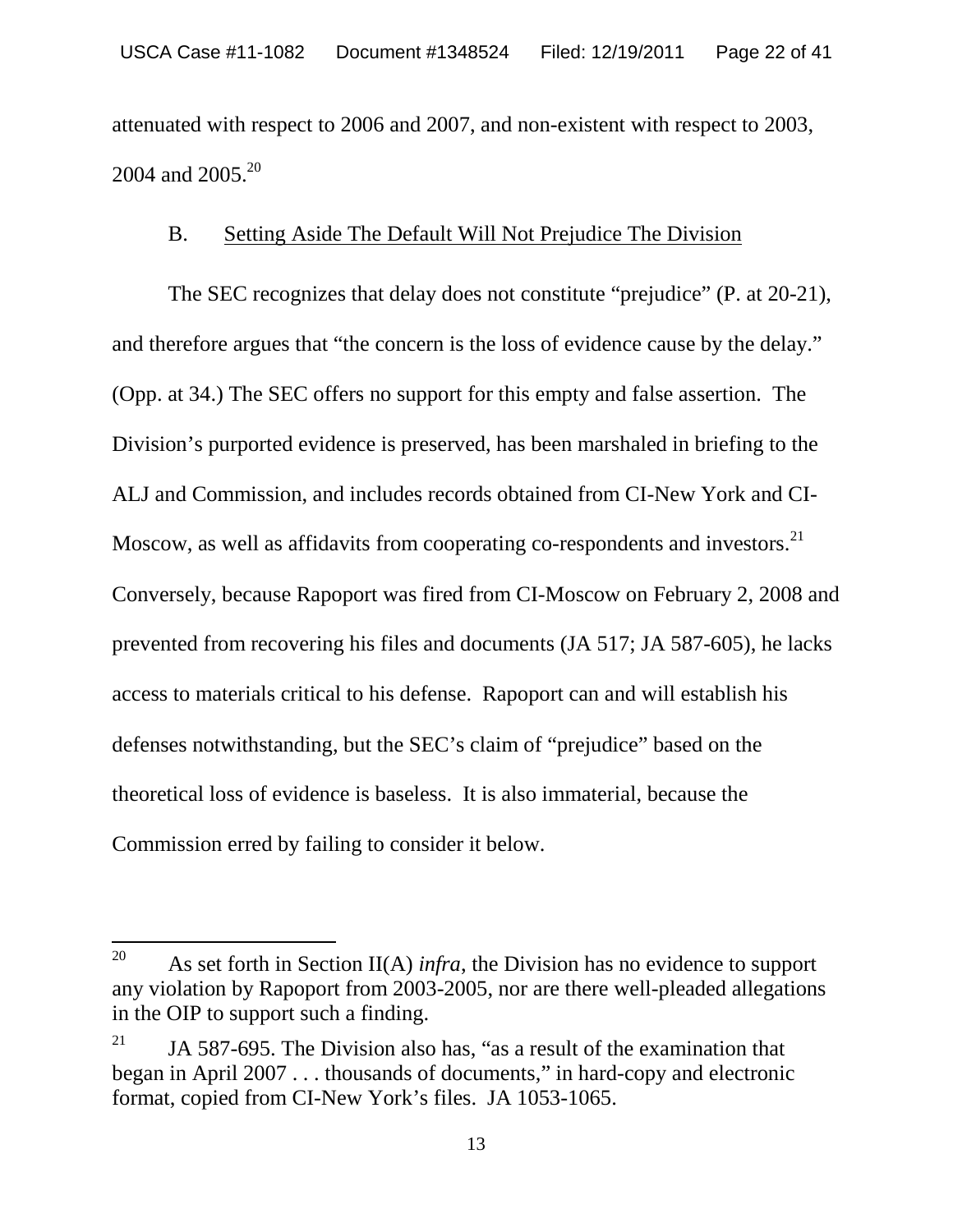#### C. The Commission Erred In Its Consideration Of The "Willfulness" Of Rapoport's Default

The SEC argues (Opp. at 24-29) that it "properly exercised its discretion" to refuse to set aside the Default Order because Rapoport did not "offer any reasonable explanation" for "his failure to file an answer"; lacked "an acceptable reason" for failing to appear; "cannot justify [his] failure to answer," and did not "justify his conduct to the Commission." These attempts to reformulate the "willfulness" prong of the "good cause" analysis have no basis in Rule 155(b) or the Commission's decisional law, and should be afforded no deference. $^{22}$ Regardless of how the issue is framed, however, the SEC erred by disregarding factors critical to the "good cause" analysis. (P. at 21-22)

*First*, it is not Rapoport's "mere act" of moving to set aside the default (Opp. at 26) that demonstrates Rapoport's reasonable belief that personal service was required to effect service. To the contrary, it is *timing* of that act, and the *fact* that almost immediately after he *was* personally served, he appeared to defend the action*.* The SEC does not and cannot dispute that Rapoport was found in default *before* he was personally served, and that *after* he was personally served, he appeared to defend the action. (P. at 21-22.) Failing to address this fact was

<sup>22</sup> *See supra* at 6-8; *see also, e.g., SEC v. Rosenthal*, 650 F.3d 156, 160 (2d Cir. 2011) ("the *Chevron* framework is inapplicable where, as here, the agency's interpretation is presented in the course of litigation and has not been articulated before in a rule or regulation") (internal citations omitted).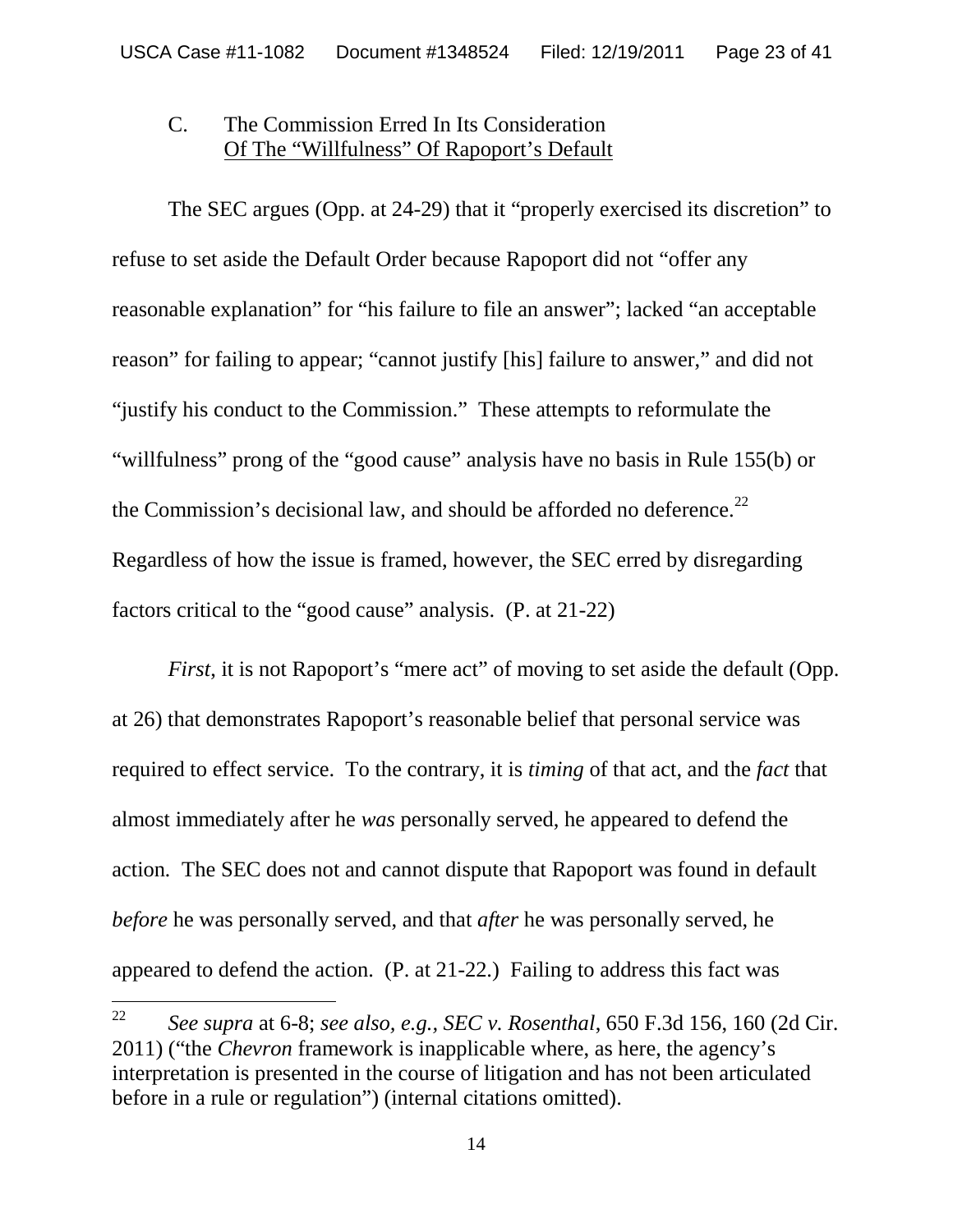contrary to the principle that doubts should be resolved in Rapoport's favor (P. at 17; 22-23), and the Commission failed to balance this crucial point with Rapoport's meritorious proposed defenses.

*Second*, the fact that Rapoport's "default" was based on invalid service on his limited-purpose counsel in Washington, D.C. is hardly immaterial (Opp. at 27) to the "good cause" analysis.<sup>23</sup> The SEC concedes that service on Rapoport's limited purpose U.S. counsel would be invalid under SEC Rule 141(a)(2)(iv) if directed service on counsel was prohibited by Russian law, but argues that "Rapoport has never demonstrated that Russian law prohibited service through Kraut." The SEC fails to explain why it was Rapoport's burden to retain a Russian legal expert to make that showing (given that the Division was seeking to serve Rapoport by extraordinary means).<sup>24</sup> and in any event, it appears that Russian law *does* prohibit such directed service.<sup>25</sup> That the SEC is forced to rely (Opp. at 27) on FRCP 4(f)(3) to salvage a method of service on Rapoport that is prohibited by

 $23$  The SEC contends that Rapoport did not raise this argument before the Commission, and he has thus waived it." To the contrary, Rapoport raised the argument several times below. JA 501-03; JA 730-31; JA 1086.

<sup>&</sup>lt;sup>24</sup> The SEC also concedes that service of the motion for a default order on Kraut was made *after* Kraut withdrew as Rapoport's attorney, and that the Division never attempted to serve the motion on Rapoport. JA 1166.

<sup>25</sup> Tatyana Gidirimski, *Service Of United States Process In Russia Under Rule 4(f) Of The Federal Rules Of Civil Procedure*, 10 Pac. Rim. L. & Poly. J. 691, 710 (2001) ("There is no evidence that Russia has ever recognized private service of foreign process by means other that through letters of request . . .").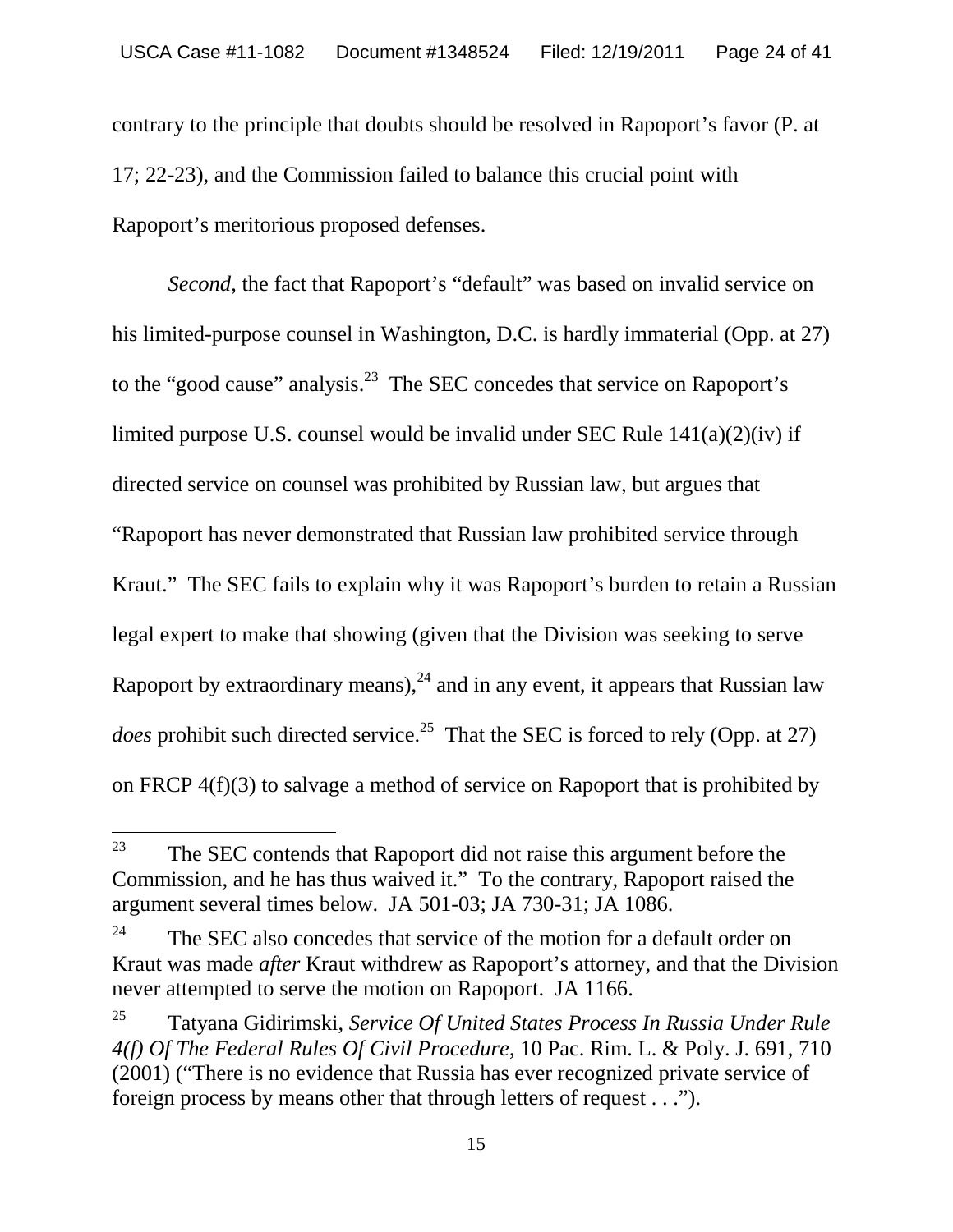the SEC's "own" rules illustrates that the SEC's attempt to disclaim FRCP 55(c) is specious, especially given that FRCP 4(f) and its SEC analog differ in material respects.<sup>26</sup> The salient point, however, is that the Commission should have factored the invalid<sup>27</sup> service on Rapoport into its "good cause" analysis, but did not.

*Lastly*, the SEC contends (Opp. at 29) that Rapoport did not move to set aside the default "within a reasonable time" because the "five-month gap" between the July 31, 2009 Default Order and Rapoport's December 23, 2009 motion

<sup>&</sup>lt;sup>26</sup> JA 61-62; JA 18-19, fn. 4; JA 1168. Contrary to the SEC's false assertion (Opp. at 20, fn. 5), the SEC regularly relies on analogous federal rules regardless of whether the commentary to the SEC rules states specifically that the SEC rule is patterned on the federal rule.

 $27$  Directed service on Rapoport through Kraut was questionable at best. Rapoport retained Kraut on September 8, 2008 – months after the Division completed its investigation into CI-Moscow and provided Wells notices to the OIP Respondents – to "review and analyze the Division's recommendation of this enforcement action, to possibly prepare a Wells Submission, and to possibly negotiate a resolution of the matter . . ." JA 54. The SEC inexplicably denied Kraut's repeated requests for the Division to provide the factual basis for the Division's claims (JA 587-605), and then filed an OIP on December 8, 2008 that provided no detail concerning the alleged "direct and indirect" solicitations by Rapoport. The Division made no attempt to serve Rapoport in Russia, but instead moved on December 15, 2008 (JA 43-40; JA 41-53) to serve Rapoport through Kraut. Two days later, on December 17, 2008, the Division advised Kraut that certain materials were available for inspection, but only if Rapoport consented to service. JA 1051-52. Ultimately, the ALJ ordered directed service on Rapoport (JA 66-70; JA 116-20) by effectively concluding that *because* Kraut contested service, Kraut's representation was sufficiently robust to deem Rapoport served through Kraut, and Rapoport could be served through Kraut.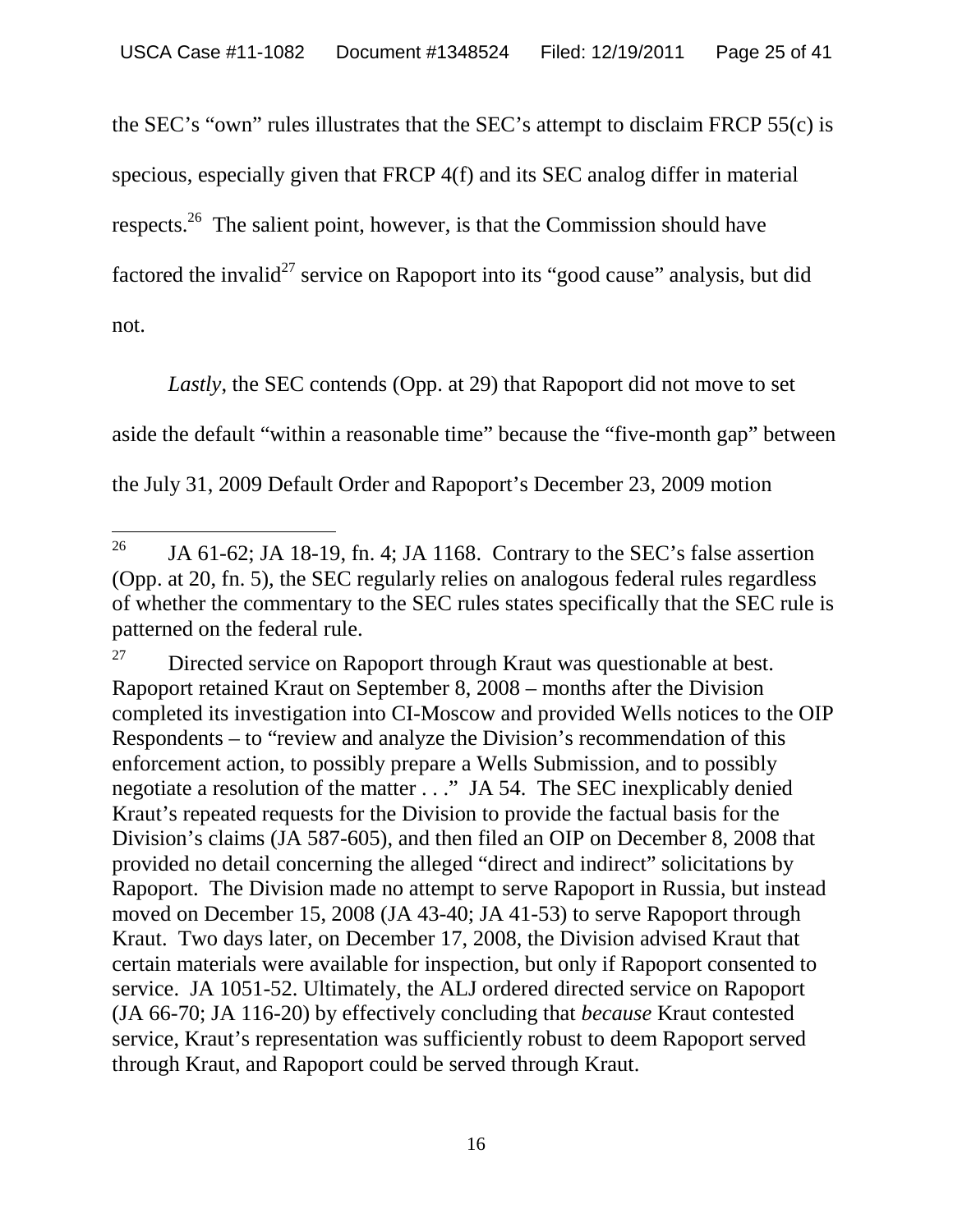"indicates that Rapoport apparently made no effort to monitor the Commission proceeding."<sup>28</sup> Given that Rapoport lived in Russia and was not served personally until October 23, 2009, the duration of the "gap" is immaterial. Knowing this, the SEC argues that (Opp. at 29) that Rapoport should have filed sooner after he was personally served "given what was at stake." But as the SEC also knows, Rapoport moved to set aside the Default Order approximately three weeks after the Division advised Rapoport's newly-retained counsel that it was not interested in negotiating a settlement. JA  $492.^{29}$ 

<sup>&</sup>lt;sup>28</sup> The SEC relies on cases (Opp. at 28, fn. 8) that address timeliness under an inapposite federal rule regarding default *judgments* (FRCP 60) to suggest that five months was not "reasonable." Not only does the SEC again rely on federal rule analogs when they support the SEC's position, but the cases relied on by the SEC make clear that "[t]here is no hard and fast rule as to how much time is reasonable for the filing of a Rule 60(b)(6) motion" and that "courts have found periods of as little as a few months unreasonable, and have found periods of as long as three years reasonable." *Sudeikis v. Chicago Transit Auth.*, 774 F.2d 766, 769 (7th Cir. 1985); *Ashford v. Steuart*, 657 F.2d 1053, 1055 (9th Cir. 1981) ("[w]hat constitutes reasonable time depends upon the facts of each case, taking into consideration the interest in finality, the reason for delay, the practical ability of the litigant to learn earlier of the grounds relied upon, and [the consideration of] prejudice [if any] to other parties" (internal citations omitted). Further, this Circuit has not identified a specific benchmark for assessing what amount of time is "reasonable," but focuses on whether there is prejudice to the opposing party. *Salazar v. District of Columbia*, 633 F.3d 1110, 1119 (D.C. Cir. 2011). As discussed, *supra*, there is no prejudice here to the SEC.

Indeed the Division – with whom Rapoport's counsel attempted to negotiate a settlement – did not even argue that Rapoport had failed to move with a reasonable time. JA 571-82; JA 697.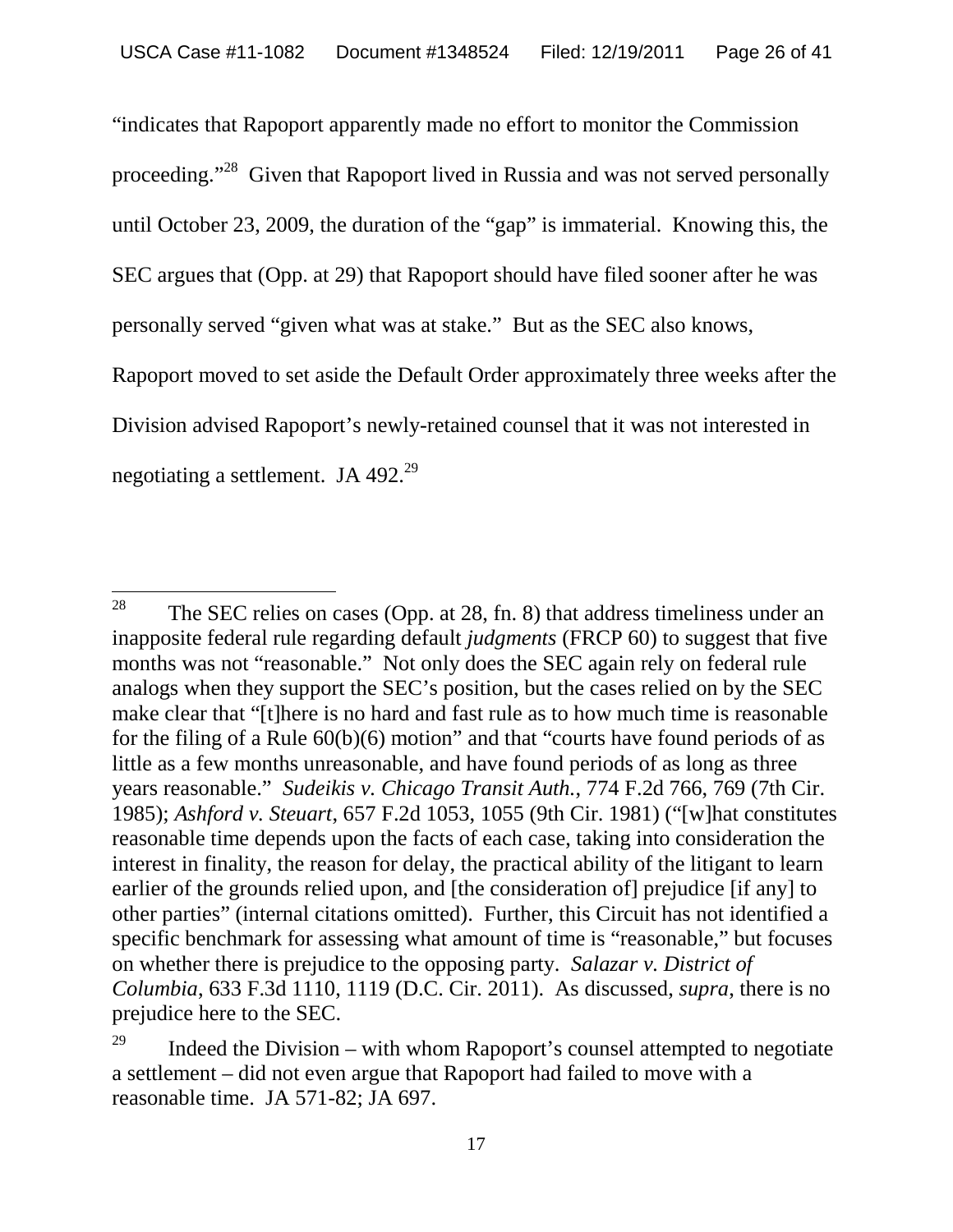#### **III. The Commission Abused Its Discretion When It Recklessly Imposed Sanctions On Rapoport That Are Not Supported By The Well-Pleaded Allegations In The OIP**

Rapoport's Petition demonstrated that the Commission did not consider – "meaningfully" or otherwise – the baseless and disproportionate penalties imposed on Rapoport by the ALJ, which included a lifetime associational bar, an accounting and disgorgement of "ill-gotten" gains, and a \$555,000 civil penalty (originally consisting of five maximum second-tier penalties for each year from 2003-2007, but later reduced to \$315,000 due to a "mathematical error"). Instead, the Commission blindly adopted the deeply flawed reasoning by the ALJ, who ignored the absence of well-pleaded allegations against Rapoport with respect to: (i) 2003- 2005 and (ii) second-tier penalties.

Imposing these penalties was a clear abuse of the SEC's discretion. The SEC claims (Opp. at 35) that it satisfied its obligation to "meaningfully" and "seriously" consider these penalties when it declared in the Decision – without reasoning, analysis or explanation of any kind – that it was "not unjust" for the ALJ to impose sanctions that "did not go beyond the allegations in the OIP." This Court requires considerably more (P. at 23-24), and the SEC cites no case, within or without this Circuit, to support the claim that the Decision provides a sufficient basis for barring Rapoport from the securities industry for life and imposing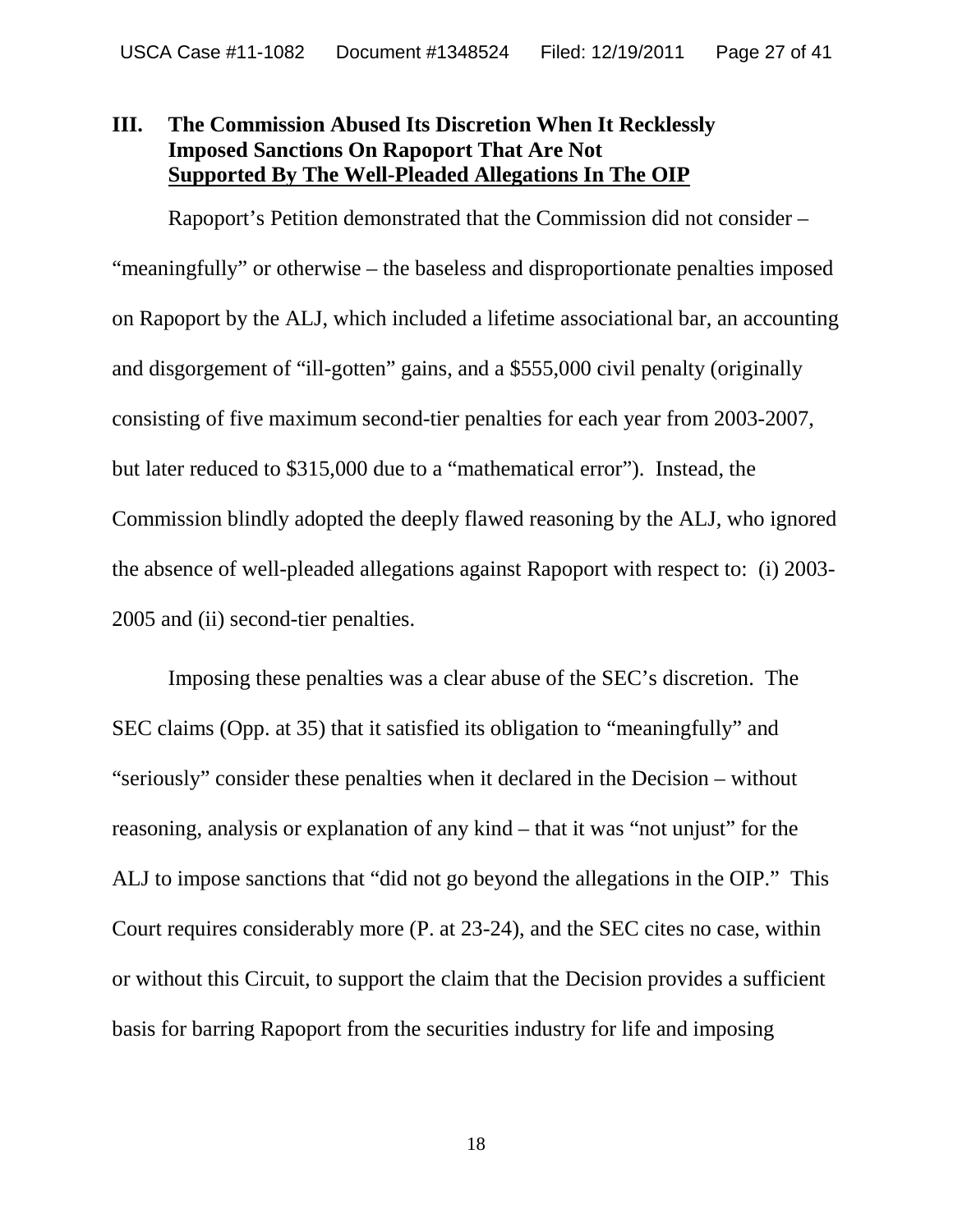\$315,000 in civil penalties, plus disgorgement. *See, e.g.*, *Steadman v. SEC*, 503 F.2d 1126, 1139 (5th Cir. 1979).

#### A. The Sanctions Attributable To 2003-2005 Must Be Eliminated

Rapoport (P. at 27-29) explained that the well-pleaded allegations in the OIP do not support sanctions against Rapoport attributable to 2003, 2004, or 2005 (the "2003-2005 Sanctions"), and the SEC admits (Opp. at 36-37) that its *only* basis for the 2003-2005 Sanctions is two paragraphs in the OIP ("Paragraphs 1 and 9").<sup>30</sup> Because Paragraphs 1 and 9 are not "well-pleaded," however, these sanctions must be set aside. *See Adkins v. Teseo*, 180 F. Supp.2d 15, 17 (D.D.C. 2001) (defaulting defendant admits "only the well-pleaded allegations of the complaint"); *Mutaka Mwani v. Bin Ladin*, 244 F.R.D. 20, 23 (D.D.C. 2007) (allegations only taken as true after default if "well-pleaded").

Paragraphs 1 and 9 are conclusory and introductory allegations against multiple OIP Respondents that are not well-pleaded as to Rapoport for several reasons. *See* OIP ¶ 1 (generally alleging that *all six* respondents violated Section 15(a)) and OIP ¶ 9 (generally alleging that CI-Moscow *and* Rapoport violated Section 15(a)). *First*, Paragraphs 1 and 9 are *legal conclusions* that are not deemed admitted by default. *See DirecTV, Inc. v. Hoa Huynh*, 503 F.3d 847, 854 (9th Cir.

 $30$  The Commission (Opp. at 37) references paragraph 9 of the OIP as paragraph 8.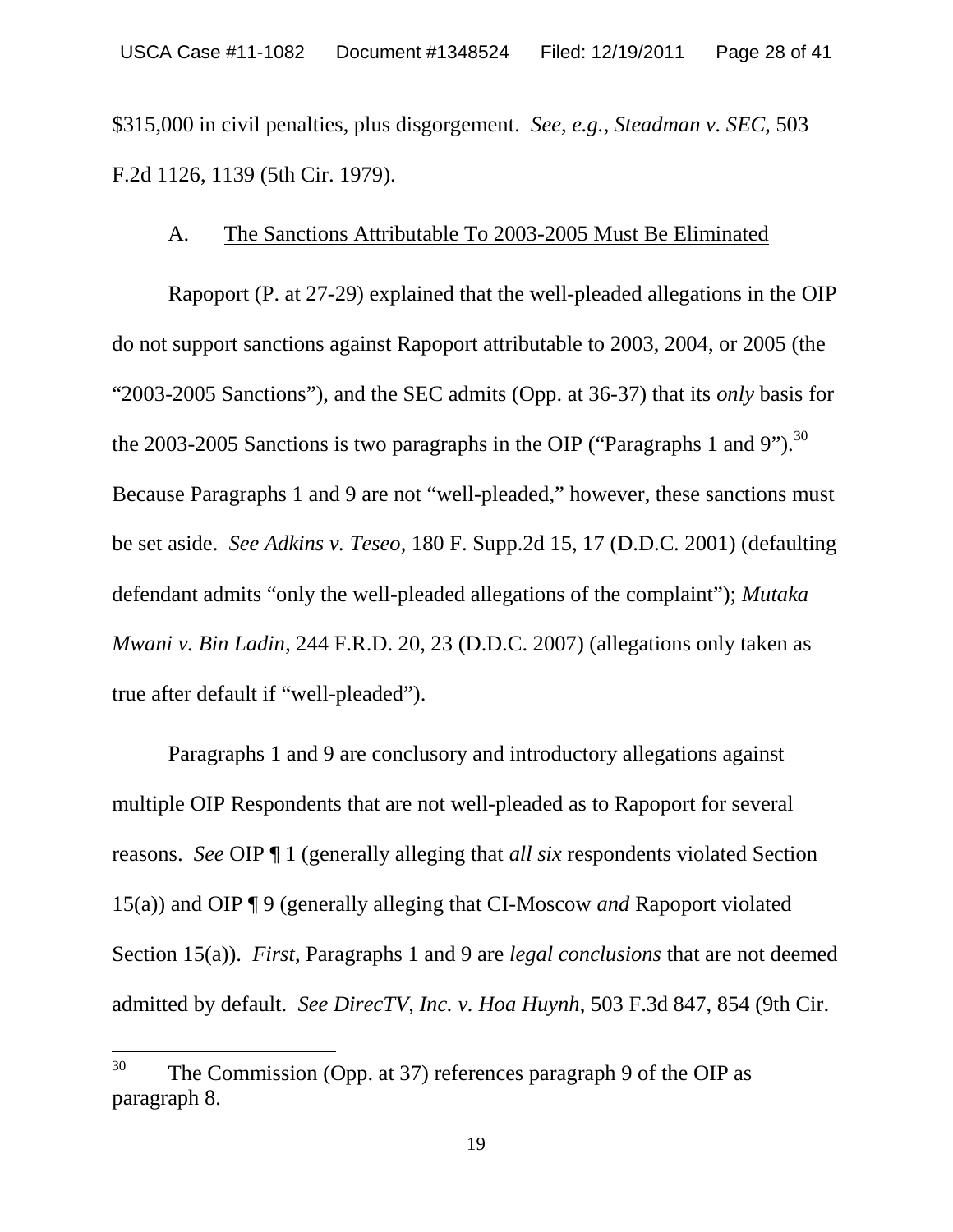2007) (defaulting defendant "is not held . . . to admit conclusions of law," and allegations that "parrot" the relevant statutory language are not admitted by default).<sup>31</sup> *Second*, Paragraphs 1 and 9 cannot support a finding that Rapoport "indirectly" solicited investors through CI-New York from 2003-2005, because the OIP makes a more specific allegation (JA 29 ¶ 17) that Rapoport "controlled" CI-New York in 2006 and 2007 *only*. <sup>32</sup> *See Mutaka Mwani*, 244 F.R.D. at 23 (allegations "made indefinite or erroneous by other allegations in the same complaint" are not well-pleaded); *see also Trans World Airlines, Inc. v. Hughes*, 449 F.2d 51, 63 (2d Cir. 1971) (same). *Third,* Paragraphs 1 and 9 cannot support a finding that Rapoport "directly" solicited U.S. investors from 2003-2005, because there is *zero* evidence that Rapoport even communicated with a single U.S. investor from 2003-2005. *Mutaka Mwani*, 244 F.R.D. at 23 (allegations not "provable by legitimate evidence" are not well-pleaded).<sup>33</sup> The SEC does not (and

<sup>31</sup> *See also Nishimatsu Constr. Co. v. Houston Nat'l Bank*, 515 F.2d 1200, 1206 (5th Cir. 1975) ("The defendant is not held to admit facts that are not wellpleaded or to admit conclusions of law") *citing Thomson v. Wooster*, 114 U.S. 104, 113 (1884); *Wallace v. Fed. Emples. of United States Dist. Court*, 325 Fed. Appx. 96, 101 (3d Cir. 2009) ("a default admits only well-pleaded facts and not legal conclusions").

 $32$  This specific allegation comports with the OIP's specific allegations regarding Yenin, CI-New York's managing director, CFO, and FINOP who worked for CI-New York until returning to Moscow in "early 2006." JA 27 (¶7).

<sup>33</sup> *See also Pack v. United States*, 1996 U.S. Dist. LEXIS 1528, at \*3-4 (E.D. Cal. 1996) ("default establishes the well-pleaded allegations of a complaint unless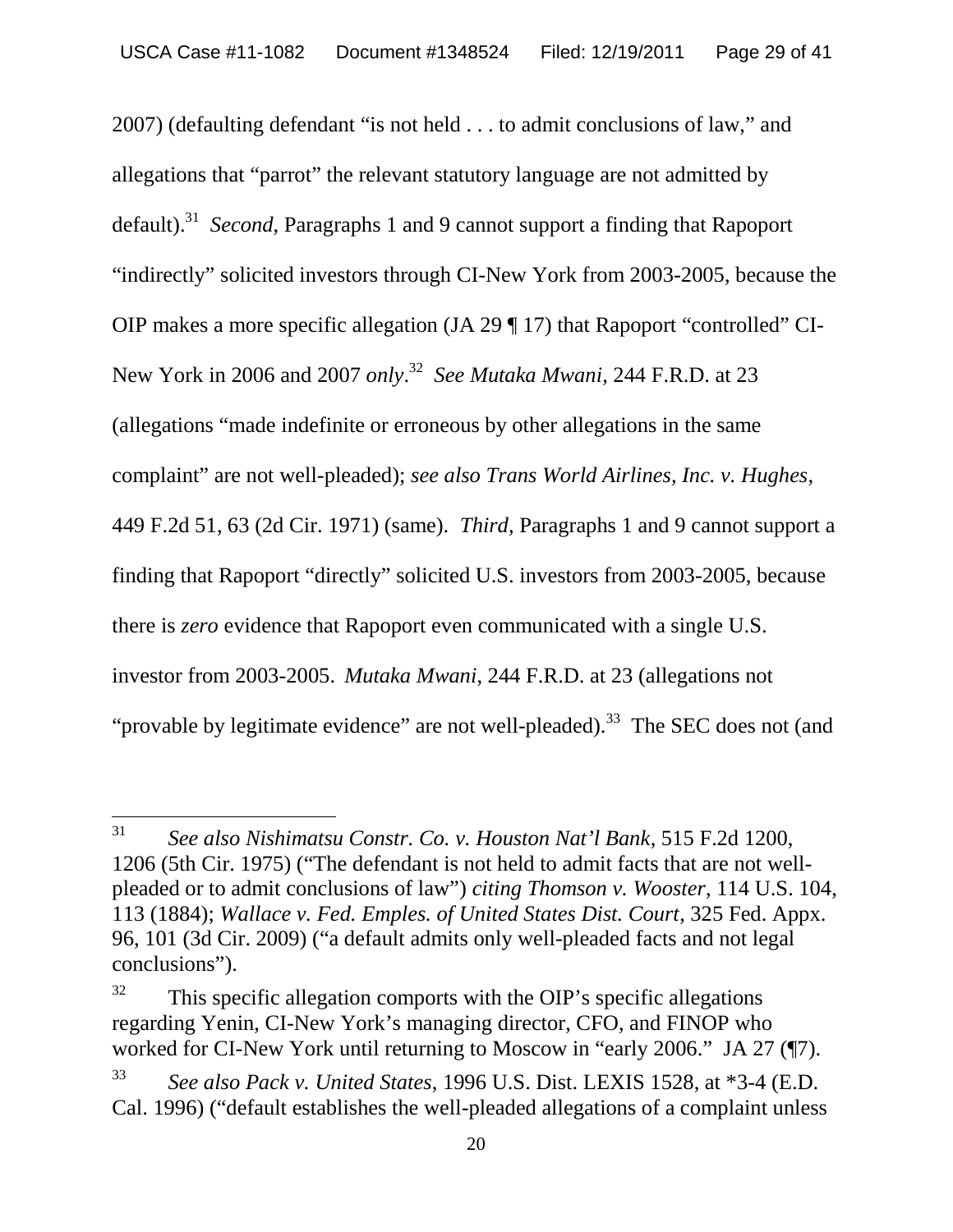cannot) claim that there is evidence of such a communication in the Opposition, because no such evidence exists.<sup>34</sup> *Fourth*, Paragraphs 1 and 9 are *indefinite* with respect to Rapoport's "direct" and "indirect" solicitation of investors because they fail to differentiate between the conduct of Rapoport and others. The SEC's fallback argument (Opp. at 38) – that there *are* well-pleaded allegations with respect to Rapoport's 2006-07 conduct – evinces the SEC's understanding that the 2003-2005 Sanctions are patently unsupportable.

As to 2003 specifically, the SEC concedes (Opp. at 37) that Rapoport cannot be liable for conduct prior to December 8, 2003, but argues that because a separate civil penalty may be assessed "for each such act or omission," the ALJ was not "forbidden" from imposing a \$60,000 penalty on Rapoport for his "conduct occurring in the last three weeks of 2003." Accepting the SEC's implausible assertion that it can impose a limitless number of penalties for the ongoing violation of a single rule, the *only* support in the OIP for a penalty against Rapoport attributable to 2003 is the indefinite reference to conduct by Rapoport

they are incapable of proof . . ."); *cf. Jackson,* 636 F. 2d at 835 ("modern courts are also reluctant to enter and enforce judgments unwarranted by the facts.").

 $34$  The Division lacks such evidence despite obtaining affidavits from two of Rapoport's cooperating co-respondents (Herlyn and Chekholko) and at least three different U.S. investors. Indeed, the Division's "evidence" reflects only two communications between Rapoport and a U.S. investor at all; both occurred in 2007. JA 920-21; JA 1082-83.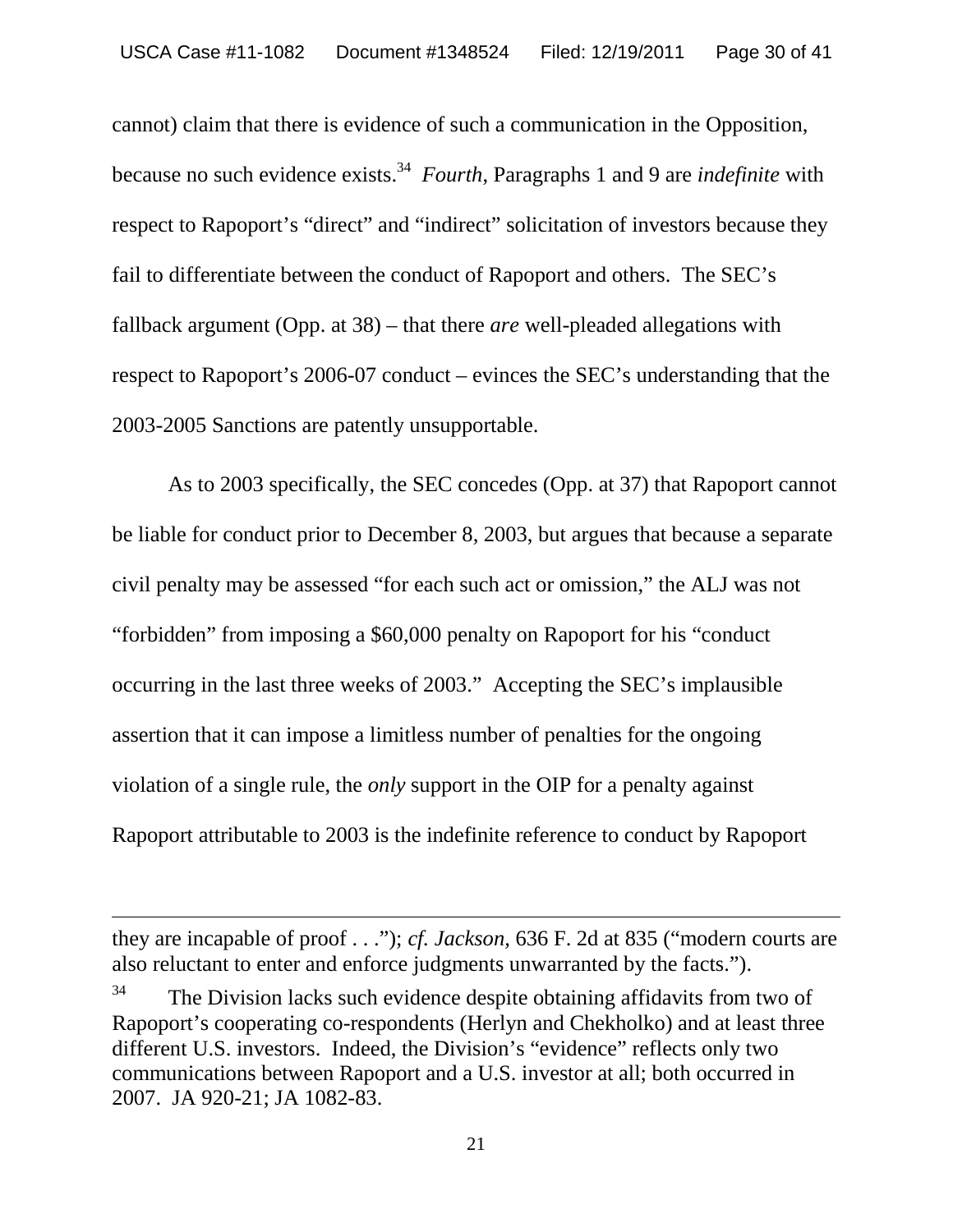and others beginning in "about 2003"<sup>35</sup> in Paragraphs 1 and 9, which are not wellpleaded.

In the Decision, the Commission intentionally disregarded these arguments concerning the total lack of allegations and evidence to support for 2003-2005 Sanctions. Its order imposing \$185,000 in penalties attributable to 2003, 2004 and 2005 was therefore not only an abuse of its discretion, but lacked substantial justification.<sup>36</sup>

#### B. The "Second-Tier" Civil Penalties Against Rapoport Must Be Eliminated For All Years

In response to Rapoport's argument (P. at 29-33) that ten words in the Decision was not "meaningful consideration" of \$315,000 in maximum "secondtier" civil penalties, the SEC does not (Opp. at 38-41) – because it cannot – defend its consideration of these penalties in the Decision. Nor does the SEC dispute that when the ALJ "concluded" (Opp. at 39) that Rapoport's actions warranted "second-tier" penalties, the ALJ conflated Rapoport with Yenin, a registered

 $35$  The ALJ's initial decision with respect to CI-Moscow found that CI-New York's representatives began soliciting U.S. investors on behalf of CI-Moscow "by at least 2004." JA 472.

 $36$  Pursuant to the Equal Access to Justice Act, a party aggrieved by an agency decision that lacks substantial justification can recover "all fees and other expenses incurred in connection with that proceeding." 5 U.S.C. § 504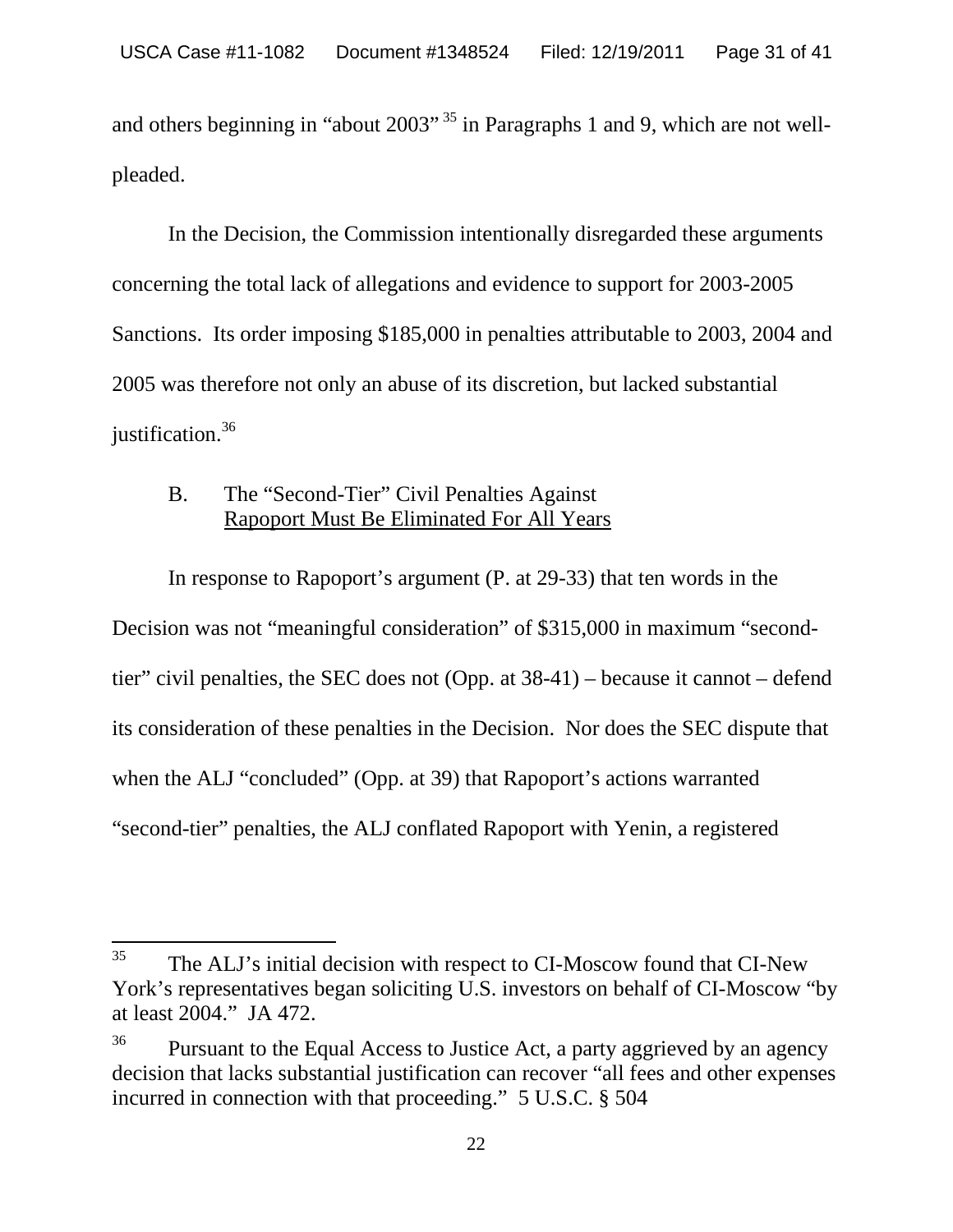broker-dealer who held seven SEC licenses and was responsible for CI-New York's regulatory compliance.

Instead, the SEC argues (Opp. at 39-40) that its error, and the ALJ's error, should be excused because the ALJ "discussed" the conduct supporting "secondtier" penalties against Rapoport elsewhere in the Default Order, separate and apart from the ALJ's penalty analysis. That "discussion," however, merely recapitulates allegations in the OIP that do not support a finding of scienter, $37$  and in any event, the SEC's after-the-fact reliance on these allegations is no substitute for the Commission's obligation to "explain" why the "necessary elements for such sanctions were satisfied." (P. at 29-30.)

The SEC argues (Opp. at 40-41) that "regardless of who shoulders the blame," Rapoport did not comply with the registration requirements for foreign broker-dealers. This misses the point completely. "Second-tier" civil penalties require a level of knowledge tantamount to fraud, and it is because the registration

 $37$  The OIP alleges (JA 28,  $\P$ 14) that "at all relevant times, Rapoport knew that any representative of CI-Moscow who solicited a U.S. investor" would have to register with the Commission. This allegation is false and not well-pleaded, and therefore does not support a finding that Rapoport violated Section 15(a) with scienter. Indeed, the paragraph immediately preceding (JA 28, ¶13) states that CI-Moscow representatives did *not* need to register if CI-New York maintained certain required books and records, and alleges that Yenin – not Rapoport – was advised of these record-keeping requirements. *Id.* The OIP does not allege that Rapoport knew that CI-New York and Yenin had not complied with their recordkeeping obligations; that Rapoport even knew these requirements existed; or that Rapoport knew that *his* conduct required registration with the SEC.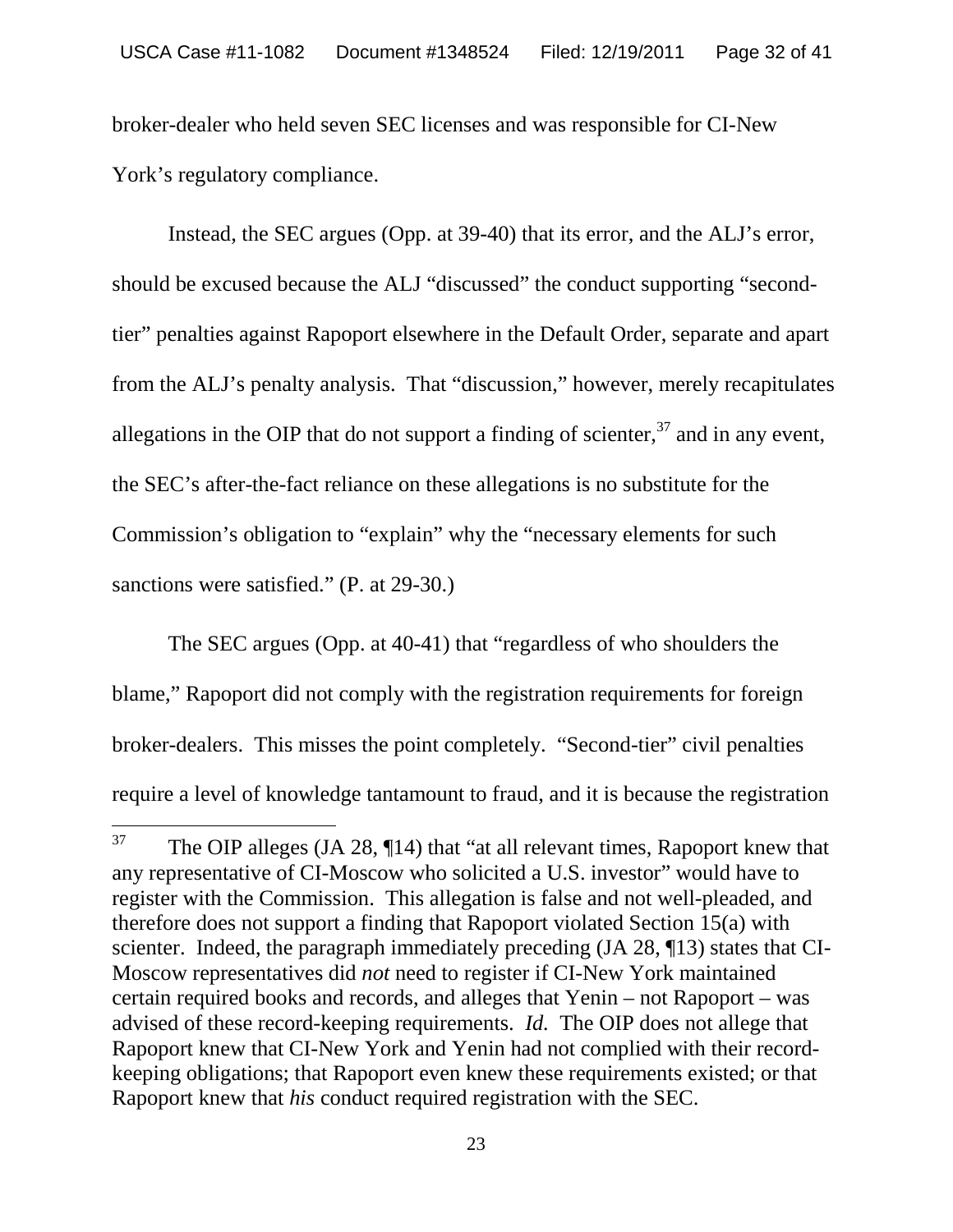requirements for foreign broker-dealers are so unknowable and arcane even to regulatory specialists – let alone a foreign broker like Rapoport – that Rapoport could not have deliberately or recklessly disregarded them.

Rapoport's Petition explained that even if there was a basis for imposing five maximum second-tier penalties on Rapoport totaling \$315,000, a lifetime associational bar, and disgorgement – and there is not – these severe penalties are "not justified under the circumstances" and should be eliminated. (P. at 32-33.) The SEC erred by failing to consider these circumstances at all in the Decision.<sup>38</sup> and its belated attempts (Opp. at 41-42) to address them are unavailing.

The SEC does not dispute (Opp. at 41) that had CI-New York performed certain administrative functions, there would be *no Section 15(a) violation by Rapoport*. <sup>39</sup> The SEC asserts (Opp. at 42) that Rapoport violated a rule that is "keystone of the entire system of broker-dealer regulation,"<sup>40</sup> but is forced to

<sup>38</sup> *See, e.g., Paz Sec. v. SEC*, 494 F.3d 1059 (D.C. Cir. 2007) (reversing sanctions where SEC failed to adequately explain bases for sanctions and "address certain mitigating factors" raised by the petitioners before it).

<sup>&</sup>lt;sup>39</sup> The SEC does not dispute that Rapoport's conduct resulted in no losses or harm to, or complaints by, United States investors. That third-tier penalties are appropriate where conduct "resulted in *substantial* losses or created a significant risk of substantial losses" 15 U.S.C. § 78u-2(a)(3) (emphasis added) does not mean, as the SEC argues (Opp. at 41), that the lack of *any* losses at all is irrelevant to the SEC's sanctions analysis.

<sup>40</sup> The SEC places principal reliance (*see* D.C. Cir. Rule 28(a)(2)) on the unpublished disposition in *Roth v. SEC,* 22 F. 3d 1108, 1109 (D.C. Cir. 1994) for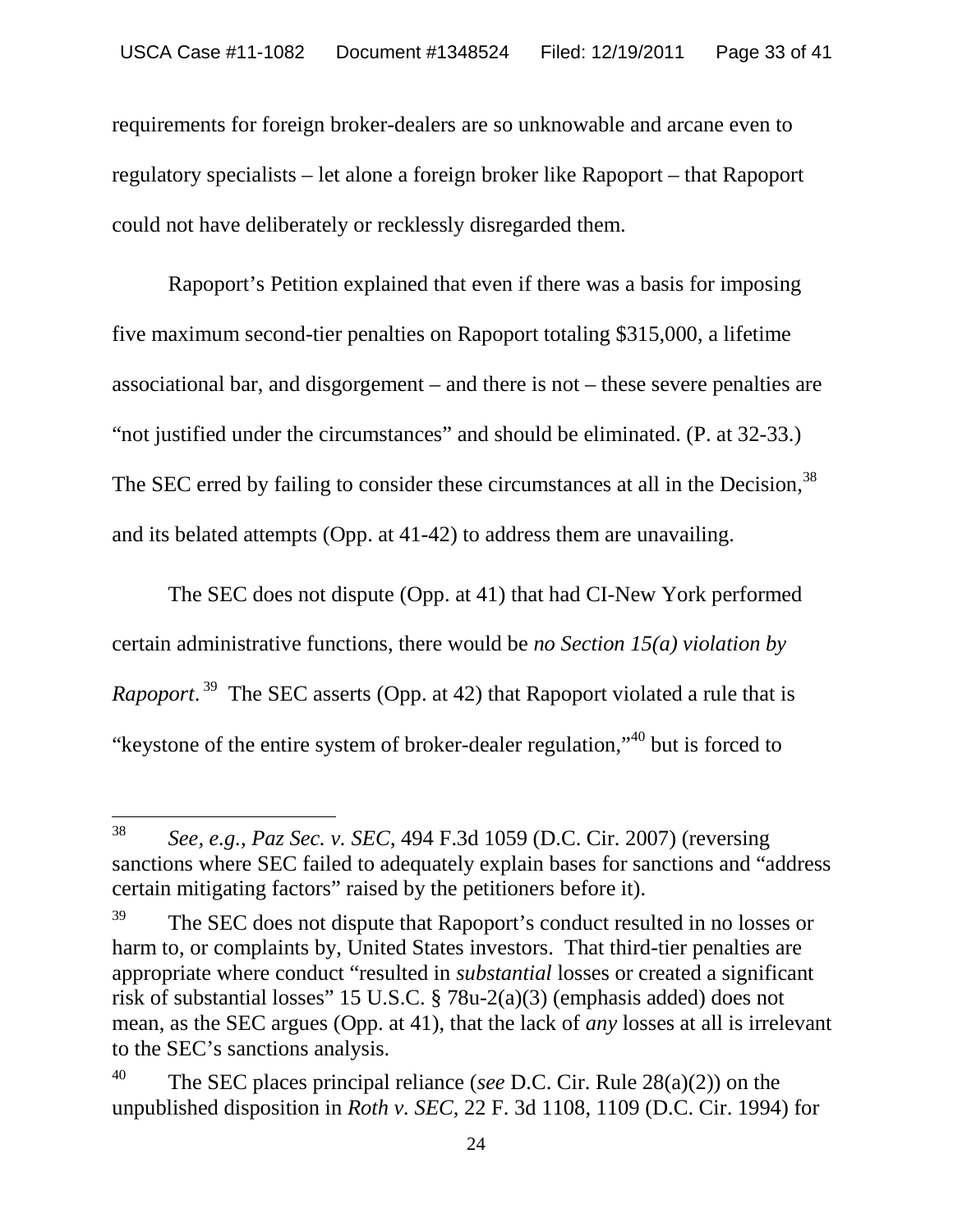concede that in June 2008, the SEC proposed *still-pending* changes to liberalize this "keystone" that would render Rapoport's conduct blameless. Indeed, under the Proposed Amendment, foreign broker-dealers would be permitted (as CI-Moscow is alleged to have done improperly) to maintain records and issue confirmations, and representatives of foreign broker-dealers would be permitted (as Rapoport is alleged to have done improperly in 2006 and 2007) to actively solicit U.S. investors by registering for service of process.<sup>41</sup>

In short, the SEC cannot justify why Rapoport's alleged violation of requirements that *it* has proposed eliminating and that *it* views as outdated and inconsistent with "ever-increasing market globalization"<sup>42</sup> warrant \$315,000 in five maximum civil penalties, disgorgement, and a lifetime bar from the securities industry, especially where the SEC has no evidence that Rapoport even communicated with a U.S. investor from 2003-2005. To the extent the Default

 $^{42}$  JA 729-30.

this irrelevant and mischaracterized proposition, notwithstanding that unpublished decisions may not be cited as precedent. *See* D.C. Cir. Rule 32.1(b)(1)(A)

<sup>&</sup>lt;sup>41</sup> The SEC's claim (Opp. at 42) that the Proposed Amendment would retain the current record-keeping requirements is wrong. Under Proposed Rule 15a-6, "copies of all books and records, including confirmations and statements issued by the foreign broker or dealer," could be maintained "with the foreign broker-dealer, provided that the registered broker or dealer makes a reasonable determination that copies of any or all such books or records can be furnished promptly to the Commission, and promptly provides to the Commission any such books and records, upon request." Exchange Act Release No. 58047, "Proposed Rule on Exemption of Certain Foreign Brokers or Dealers." JA 813-14.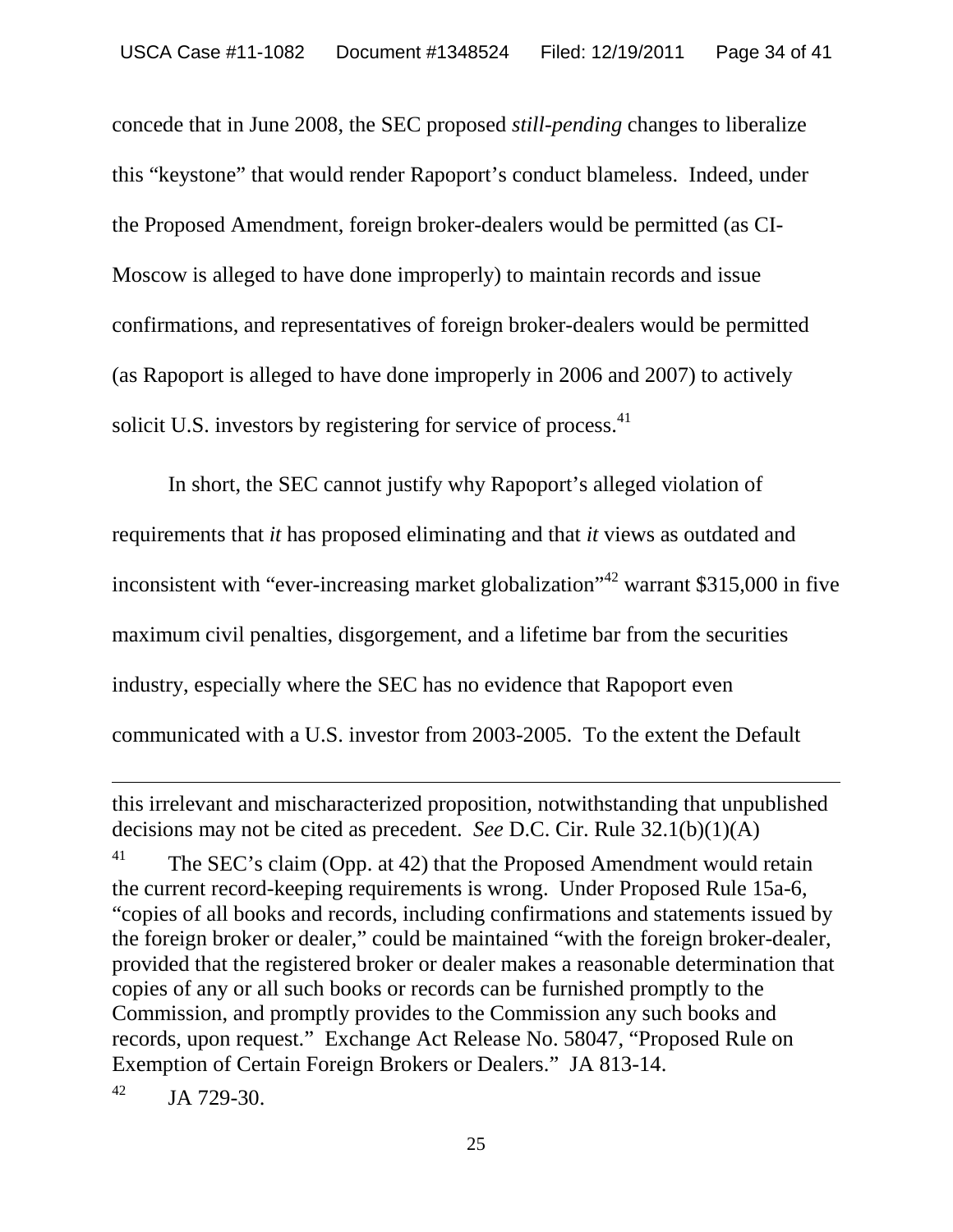Order is not set aside, Rapoport respectfully requests that these penalties be

reduced or eliminated accordingly.

Respectfully submitted,

Dated: December 19, 2011 By: /s/ Michael A. Hanin

Michael A. Hanin Leigh McMullan Bellas Kasowitz, Benson, Torres & Friedman LLP 1633 Broadway New York, NY 10019 (212) 506-1700 mhanin@kasowitz.com lmcmullan@kasowitz.com

*Counsel for Petitioner Dan Rapoport*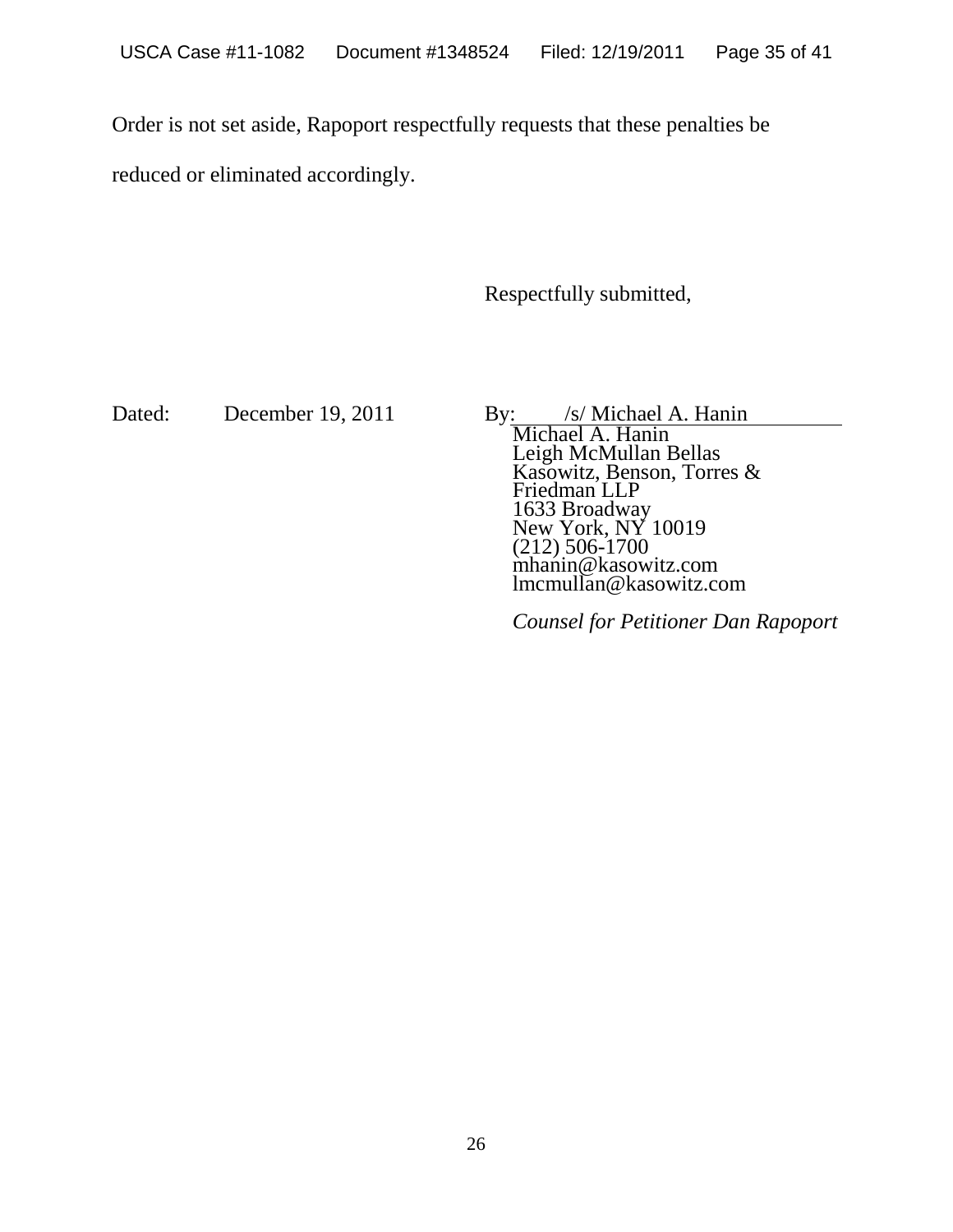#### **CERTIFICATE OF COMPLIANCE**

Pursuant to Federal Rule of Appellate Procedure 32, I hereby certify that Final Reply Brief of Petitioner Dan Rapoport complies with the type-volume limitation because it is 6732 words, excluding the parts of the brief exempted by Federal Rule of Appellate Procedure 32(a)(7)(B)(iii) and Circuit Rule 32(a)(2), and is written in Times New Roman 14-point font.

Dated: December 19, 2011 /s/ Michael A. Hanin

Michael A. Hanin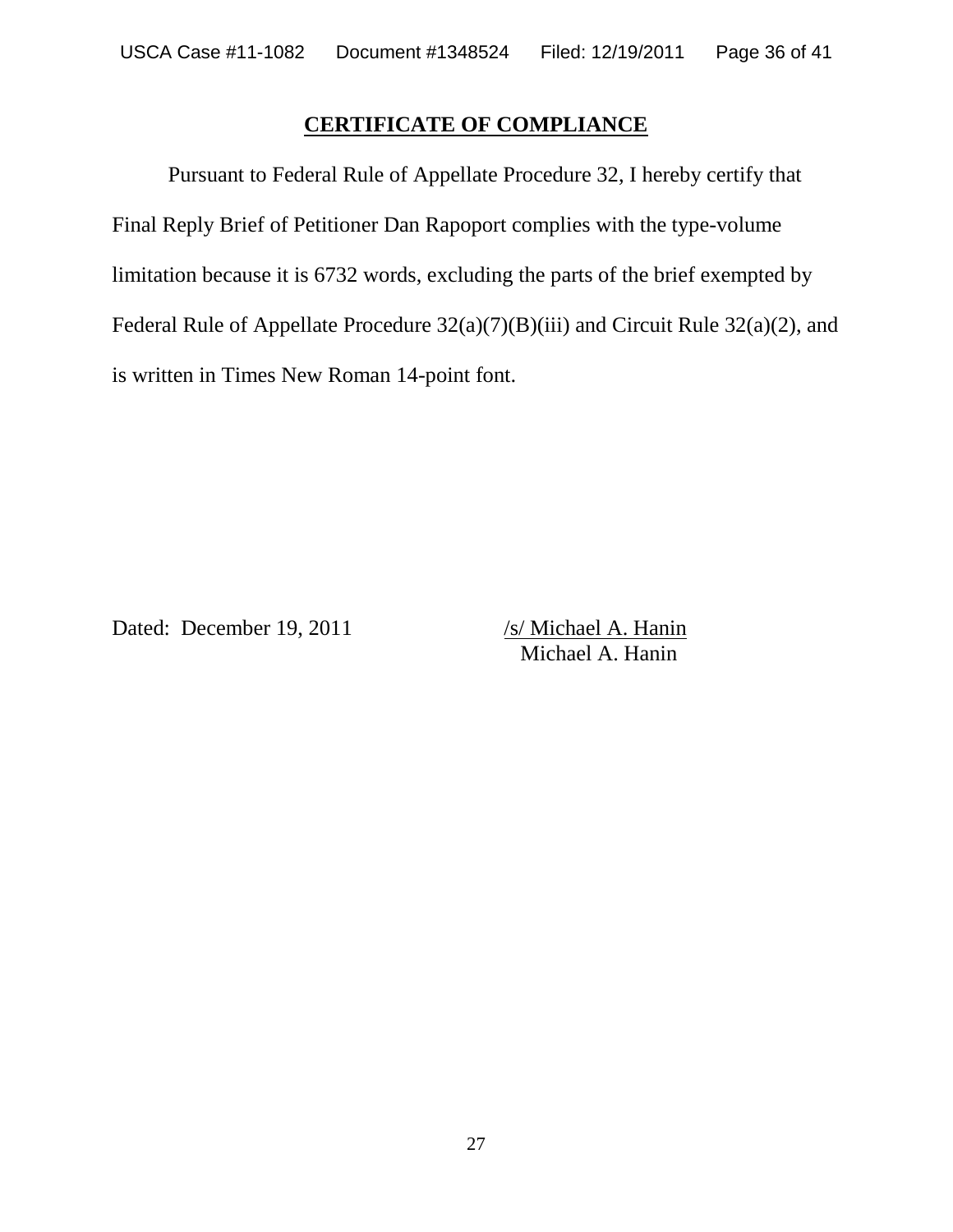#### **CERTIFICATE OF SERVICE**

Pursuant to Federal Rule of Appellate Procedure 25(d)(2), I hereby certify that the Final Reply Brief of Petitioner Dan Rapoport was served on Respondent Securities and Exchange Commission via the Case Management/Electronic Case Filing system of the United States Court of Appeals, District of Columbia Circuit, which will send notice of such filing to the following registered CM/ECF users:

Jeffrey Alan Berger Securities and Exchange Commission 100 F Street, NE Washington, DC 20549 Direct: 202-551-5112 Email: bergerje@sec.gov

Jacob H. Stillman Securities and Exchange Commission 100 F Street, NE Washington, DC 20549 Direct: 202-551-5017 Email: stillmanj@sec.gov

A courtesy copy will also be emailed to the above email addresses.

Dated: December 19, 2011 /s/ Michael A. Hanin

Michael A. Hanin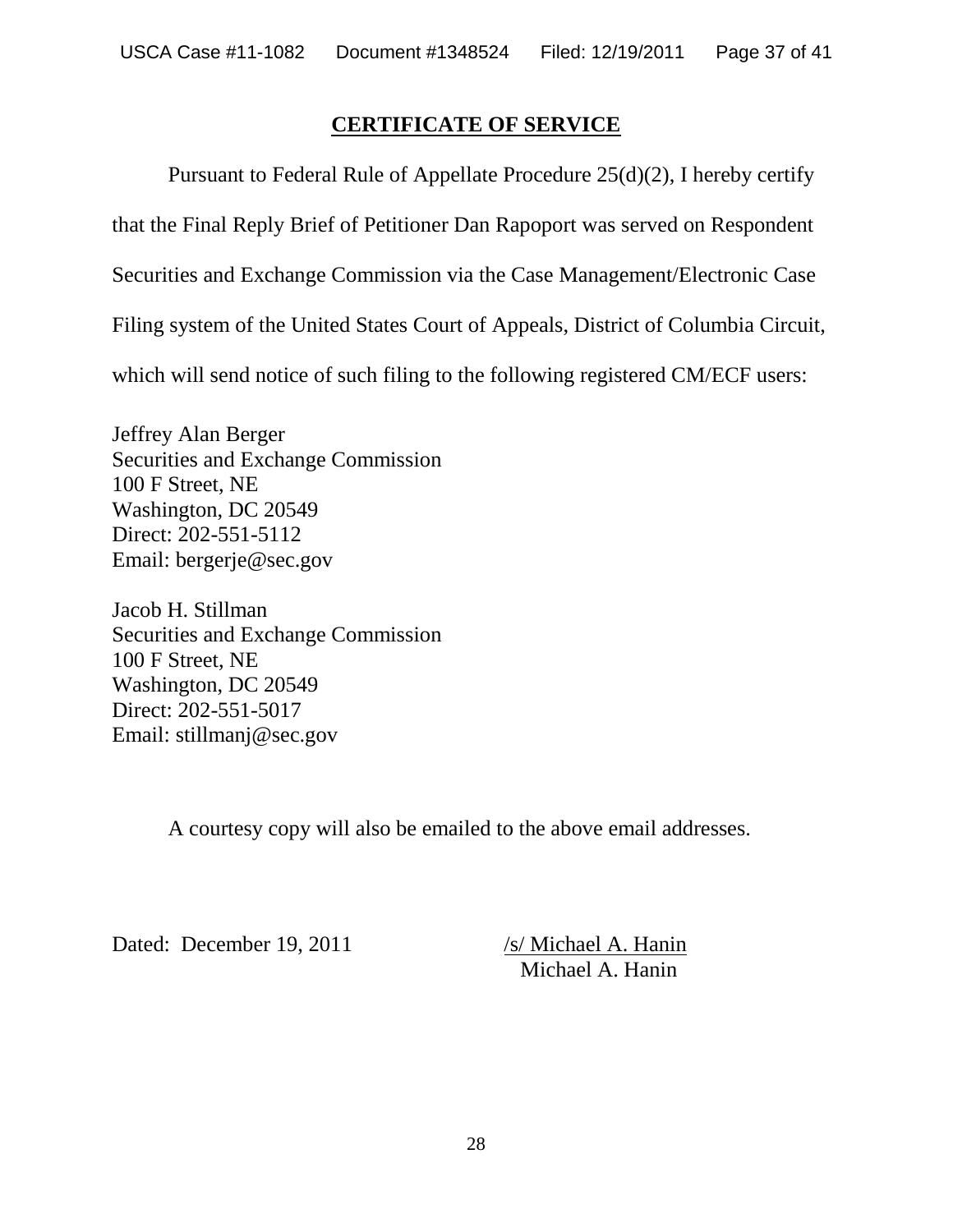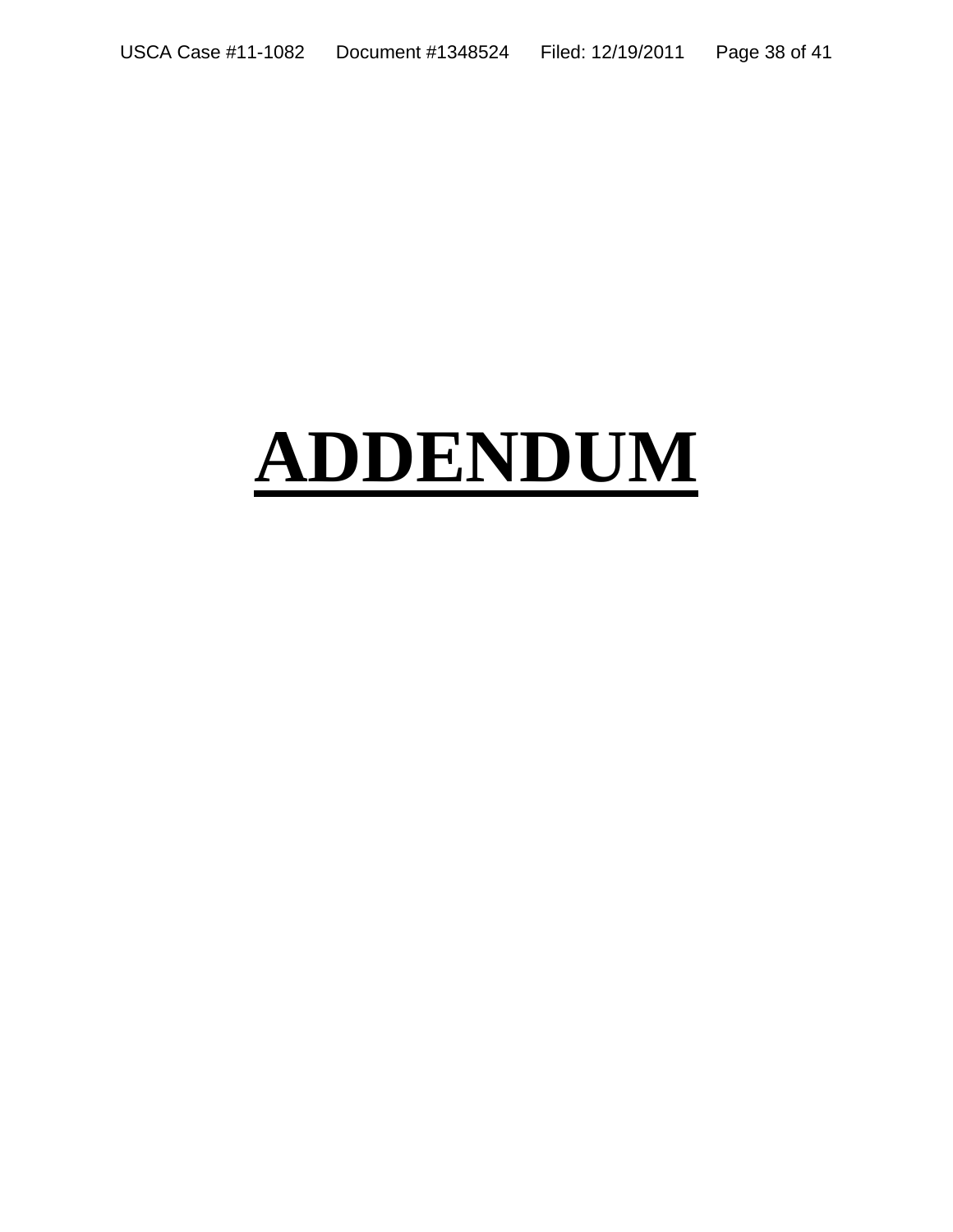# **TABLE OF CONTENTS: STATUTES**

Except for the following, all relevant statutes are contained in Petitioner's Opening Brief and Respondent's Opposition Brief

| Page |
|------|
|      |
|      |
|      |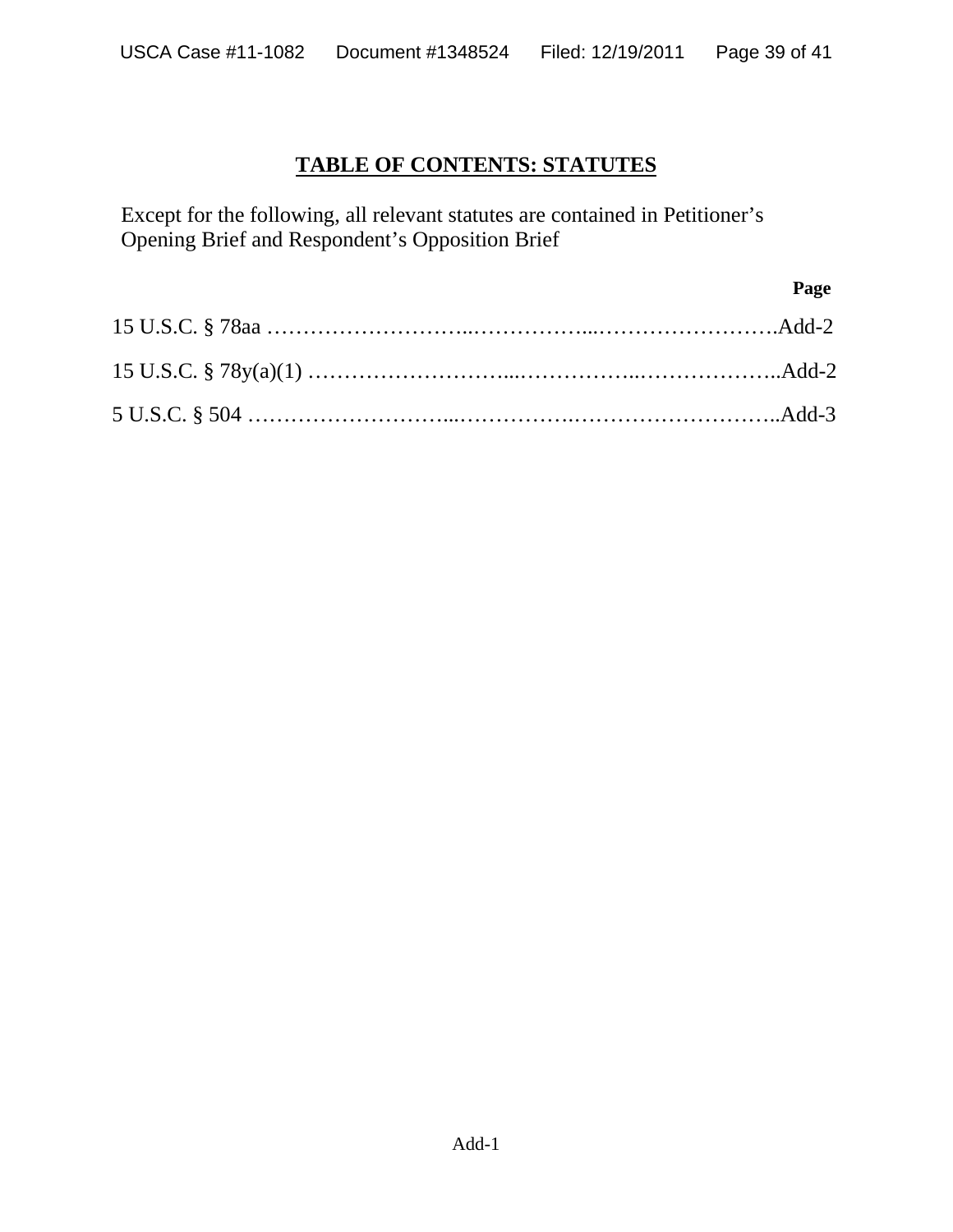# **STATUTES ADDENDUM**

## **15 U.S.C. § 78aa provides in relevant part:**

§ 78aa. Jurisdiction of offenses and suits

(a) In general. The district courts of the United States and the United States courts of any Territory or other place subject to the jurisdiction of the United States shall have exclusive jurisdiction of violations of this title [15 USCS §§ 78a et seq.] or the rules and regulations thereunder, and of all suits in equity and actions at law brought to enforce any liability or duty created by this title [15 USCS §§ 78a et seq.] or the rules and regulations thereunder. Any criminal proceeding may be brought in the district wherein any act or transaction constituting the violation occurred. In any action or proceeding instituted by the Commission under this title [15 USCS §§ 78a et seq.] in a United States district court for any judicial district, a subpoena issued to compel the attendance of a witness or the production of documents or tangible things (or both) at a hearing or trial may be served at any place within the United States. Rule  $45(c)(3)(A)(ii)$  of the Federal Rules of Civil Procedure shall not apply to a subpoena issued under the preceding sentence. Any suit or action to enforce any liability or duty created by this title [15 USCS §§ 78a et seq.] or rules and regulations thereunder, or to enjoin any violation of such title [15 USCS §§ 78a et seq.] or rules and regulations, may be brought in any such district or in the district wherein the defendant is found or is an inhabitant or transacts business, and process in such cases may be served in any other district of which the defendant is an inhabitant or wherever the defendant may be found. Judgments and decrees so rendered shall be subject to review as provided in sections 1254, 1291, 1292, and 1294 of title 28, United States Code. No costs shall be assessed for or against the Commission in any proceeding under this title [15 USCS §§ 78a et seq.] brought by or against it in the Supreme Court or such other courts.

## **15 U.S.C. § 78y(a)(1) provides in relevant part**:

§ 78y. Court review of orders and rules

(a) Final Commission orders; persons aggrieved; petition; record; findings; affirmance, modification, enforcement, or setting aside of orders; remand to adduce additional evidence.

(1) A person aggrieved by a final order of the Commission entered pursuant to this title [15 USCS §§ 78a et seq.] may obtain review of the order in the United